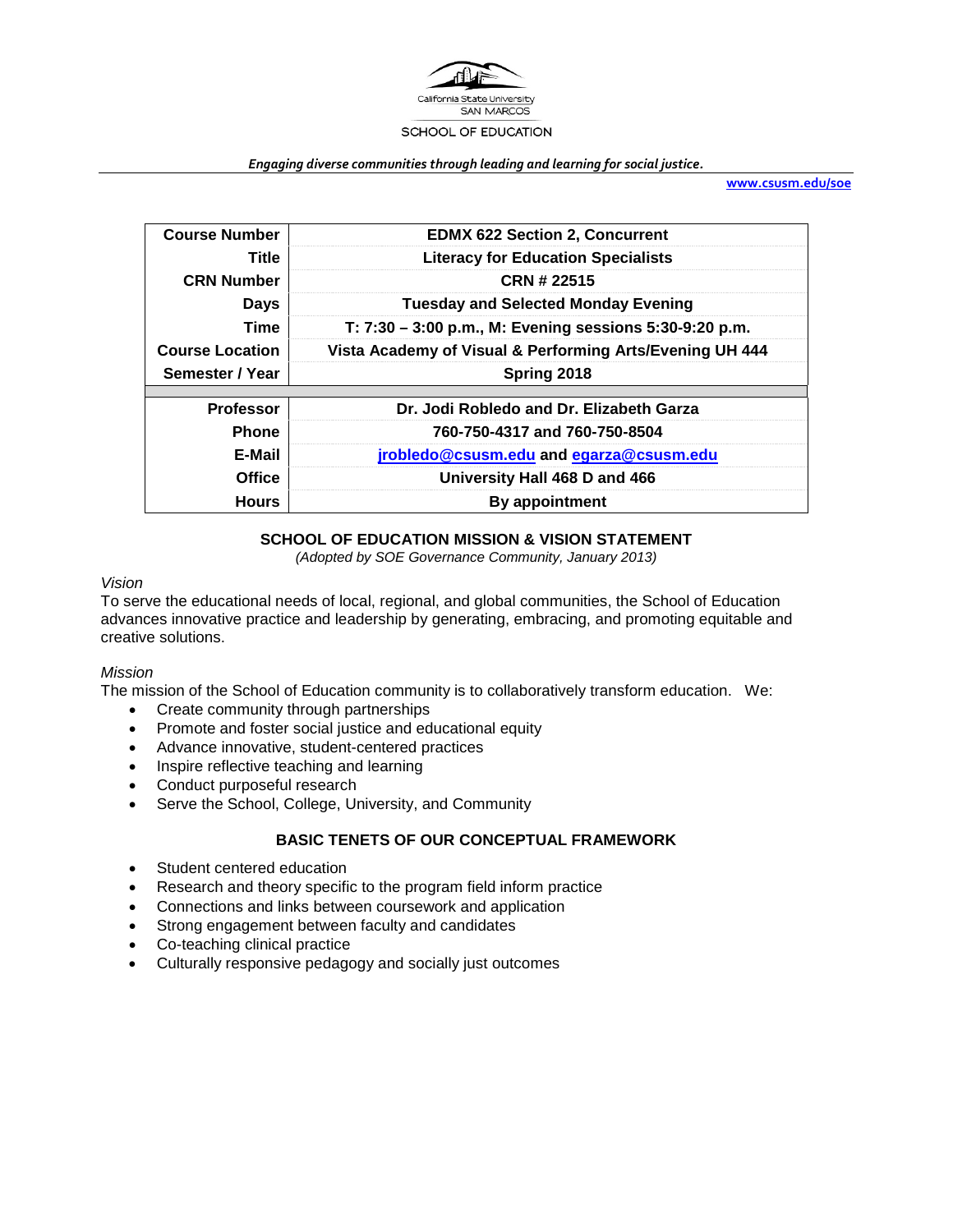# **TABLE OF CONTENTS**

| RELEASE OF LIABILITY, PROMISE NOT TO SUE, ASSUMPTION OF RISK AND AGREEMENT TO PAY<br>CLAIMS. |  |
|----------------------------------------------------------------------------------------------|--|

# **COURSE DESCRIPTION**

# <span id="page-1-1"></span><span id="page-1-0"></span>**Literacy for Education Specialists**

Focuses on developing an advanced understanding of theory, methodology, and assessment in English Language Arts in integrated and inclusive K-12 classrooms.

# **Expanded Course Description**

EDMX 622 includes significant additional instruction that relates specifically to special education. Candidates explore strategies for teaching all facets of language arts: speaking, listening, reading, writing, thinking, and collaborating (although these are artificial separations), paying particular attention to scaffolding student learning for access and success.

Candidates are provided instruction and experiences to a) become skilled in observing students' language use behaviors; and b) use materials, strategies, and adaptations in approaches to language and literacy instruction for K-12 learners, including those who have various special learning characteristics. Emphasis is on students with autism spectrum disorders and students with atypical patterns of language and literacy development.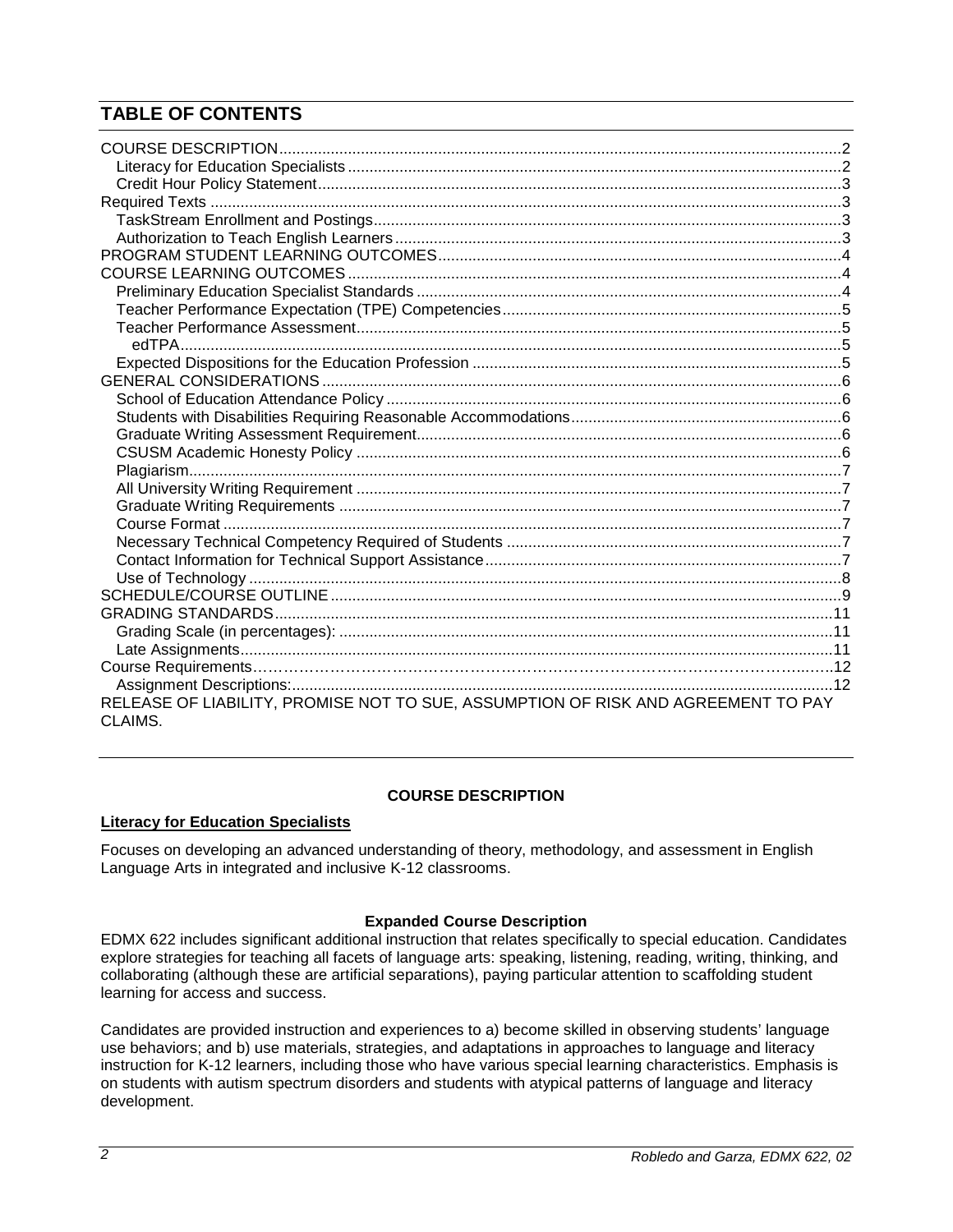EDMX 622 addresses Education Specialist Program Standard 9: Preparing to Teach Reading/Language Arts and supporting candidates' successful completion of the Reading Instruction Competency Assessment (RICA) assessment as well as additional Program and Mild/Moderate Education Specialist standards.

# <span id="page-2-0"></span>**Credit Hour Policy Statement**

Per the University Credit Hour Policy:

- Students are expected to spend a minimum of two hours outside of the classroom each week for each unit of credit engaged in learning.
- The combination of face-to-face time, out-of-class online and field time associated with the course totals to at least the minimum 45 hours per unit of credit.

### **REQUIRED TEXTS**

<span id="page-2-1"></span>Goddard, P., & Goddard, D. (2012). *I am intelligent: From heartbreak to healing—A mother and daughter's journey through autism.* Guilford, CT: Globe Pequot Press.

Kluth, P., & Chandler-Olcott, K. (2008). *A land we can share: Teaching literacy to students with autism.* Baltimore: Paul H. Brookes.

### <span id="page-2-2"></span>**TaskStream Enrollment and Postings**

The School of Education uses TaskStream to manage candidates' TPE, clinical practice, signature assignment, and disposition assessments. Candidates must be enrolled in TaskStream throughout the Mild/Moderate and Moderate/Severe Education Specialist program(s). Enrollment fees are paid by going to [www.taskstream.com](http://www.taskstrem.com/) and registering for at least one year. Concurrent candidates and candidates completing both the Mild/Moderate and Moderate/Severe credentials should enroll for at least two years. After enrolling, access your specially designed Education Specialist program bucket - Concurrent MMS/ES Program 2017-2018 - by going to your home page, finding the Self-Enrollment area and clicking the *Enter Code* button. Then enter Concurrent1516 as the program code. If this is the correct program, click the *Enroll*  button. The Education Specialist program now will show up on your TaskStream home page when you log in. Be sure to remember your own exact enrollment name and password. Add On candidates completing both the Mild/Moderate and Moderate/Severe credentials should enroll for two years. After enrolling, access your specially designed Education Specialist program bucket - Add-On Ed Specialist Credentials 2017-18 - by going to your home page, finding the Self-Enrollment area and clicking the *Enter Code* button. Then enter AddOn1718 as the program code. If this is the correct program, click the *Enroll* button. The Education Specialist program now will show up on your TaskStream home page when you log in. Be sure to remember your own exact enrollment name and password.

#### <span id="page-2-3"></span>**Authorization to Teach English Learners**

This credential program has been specifically designed to prepare teachers for the diversity of languages often encountered in California public school classrooms. The authorization to teach English learners is met through the infusion of content and experiences within the credential program, as well as additional coursework. Candidates successfully completing this program receive a credential with authorization to teach English learners. *(Approved by CCTC in SB 2042 Program Standards, August 02)*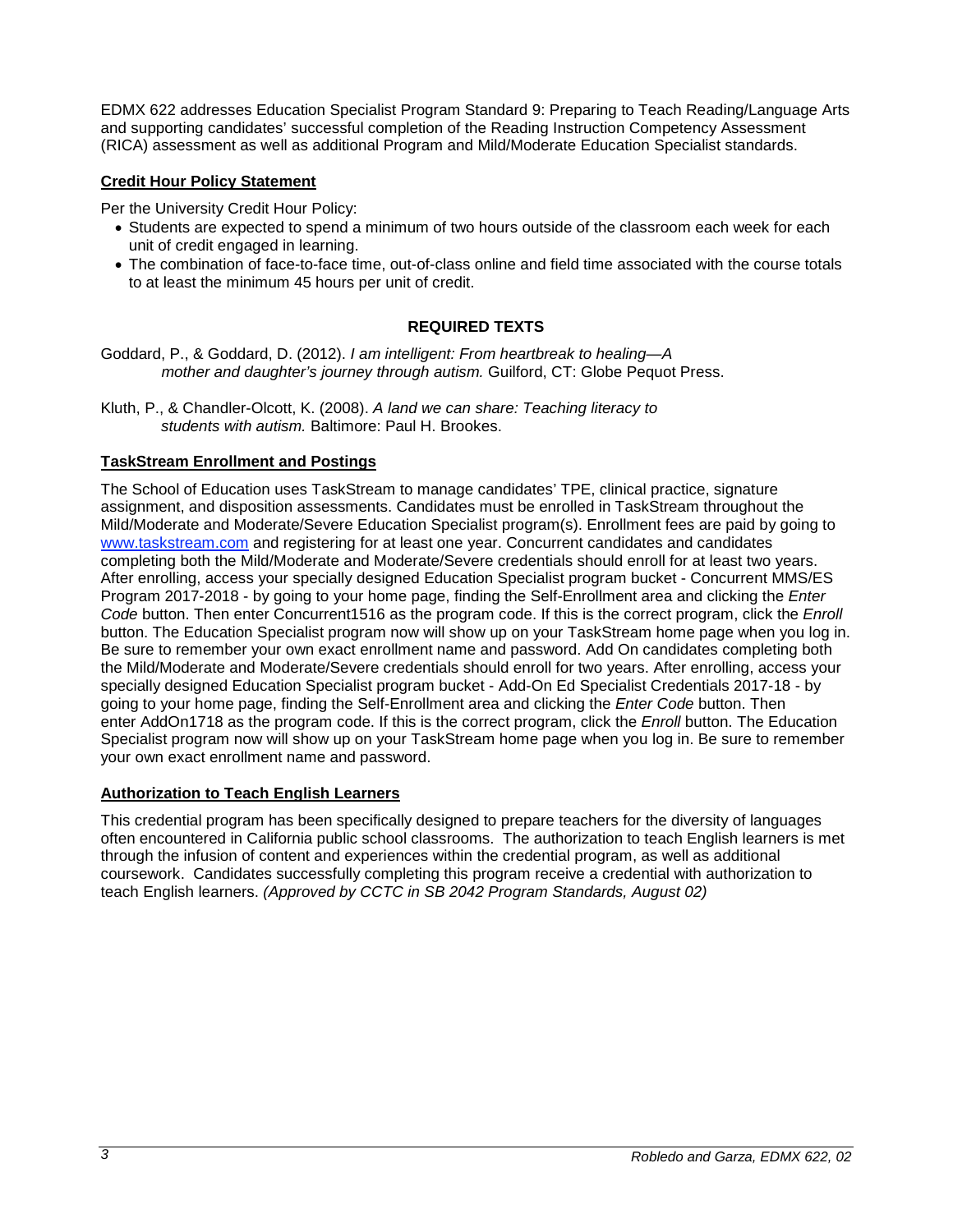# **PROGRAM STUDENT LEARNING OUTCOMES**

# **Preliminary Mild/Moderate and Moderate/Severe Education Specialist Program**

<span id="page-3-0"></span>Upon successful program completion, Preliminary Education Specialist teacher candidates will demonstrate proficiencies in

- 1. Applying current disability-related federal and state laws, procedures, and ethics pertaining to special education referral and eligibility and Individual Education Program plan development, monitoring, and implementation
- 2. Using various formal and informal assessment data from multiple sources to a) develop IEP goals based upon individual students' assessed needs and b) monitor student progress toward IEP goal achievement
- 3. Using knowledge of the characteristics of various disabilities and their effects on learning, skill development, and behavior to develop and deliver appropriate instruction to advance student progress toward IEP goal attainment and meaningful participation and progress in the curriculum
- 4. Differentiating instruction through a) knowledge and application of a variety of instructional and positive behavior support methodologies and b) use of technology inclusive of augmentative and alternative communication systems, applications, and devices
- 5. Collaborating, coordinating, consulting, and co-teaching effectively with general educators, special education and related service providers, paraeducators, students' families and community agency personnel to maximize communication and instructional quality

# **COURSE LEARNING OUTCOMES**

<span id="page-3-1"></span>Upon successful completion of this course, teacher candidates will be able to:

**>** Demonstrate a respect for each student, his/her abilities and background and the student's right to instruction that meets his/her individual needs.

**>** Understand reading and writing processes, their relationship to thought, language and learning,

**>** Deliver a comprehensive program aligned with California's ELA/ELD standards and ELA/ELD Framework.

**>** Understand how a first and second language is acquired

**>** Demonstrate the ability to use multiple measures of assessments to determine students' progress towards state adopted content standards.

**>** Demonstrate knowledge of components of effective literacy instruction including Universal Access and Understanding By Design. Analyze and interpret children's literacy behaviors to plan differentiated instruction and interventions.

**>** Select appropriate materials and instructional strategies to meet the individual needs of students.

- **>** Appreciate the need to and value of integrating literacy across all curricular areas,
- **>** Support students' development and use of academic language in English in all areas of literacy.

**>** Use the ELA/ELD Framework and practice the 5 themes: making meaning, language development, effective expression, content knowledge, foundational skills.

**>** Teach reading comprehension strategies and skills for both narrative and informational texts including how to cite evidence when interpreting a text or making a claim.

**>** Teach writing composition strategies and skills for opinion/persuasive, expository and narrative texts that adapt to audience, task, purpose & discipline.

**>** Teach foundational skills

**>** Model and assist students to use and evaluate media and technology as tools in the context of language arts, effectively integrating educational technology and being intentional in selecting media & tech tools.

# <span id="page-3-2"></span>**Preliminary Education Specialist Standards**

The course objectives, assignments, and assessments are aligned with the CCTC standards for the Preliminary Mild/Moderate and Moderate/Severe Education Specialist Teaching credential and the Education Specialist Teaching Performance Expectations.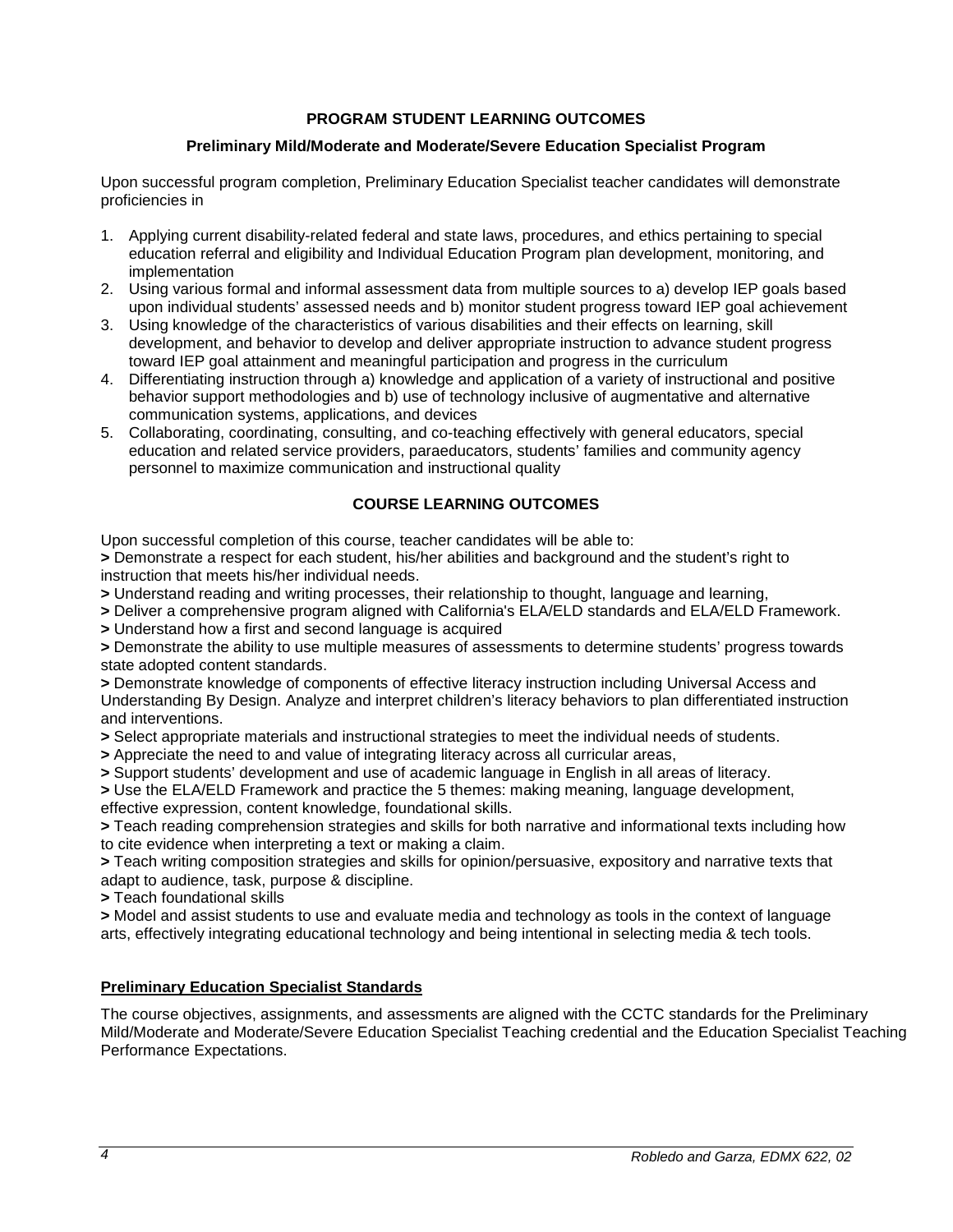# <span id="page-4-0"></span>**Teacher Performance Expectation (TPE) Competencies**

The course objectives, assignments, and assessments have been aligned with the CTC standards for Preliminary Education Specialist Mild/Moderate Teaching credential. This course is designed to help teachers seeking a California teaching credential to develop the skills, knowledge, and attitudes necessary to assist schools and district in implementing effective programs for all students. The successful candidate will be able to merge theory and practice in order to realize a comprehensive and extensive educational program for all students. The following TPEs are addressed in the literacy courses:

TPE Subject Specific Pedagogical Skills for Multiple Subject Teaching Assignments # 1: Teaching English Language Arts in a Multiple Subject Assignment

TPE 1\_ Engaging and supporting all students in learning (1.1, 1.3, 1.4, 1.5, 1.6)

TPE 2\_ Creating and Maintaining effective environments for student learning (2.5)

TPE 3\_ Understanding and organizing subject matter for student learning (3.1, 3.2, 3.4, 3.5)

TPE 4\_ Planning instruction and designing learning experiences for all students (4.1, 4.2, 4.3, 4.4, 4.7, 4.8)

TPE 5\_ Assessing student learning (5.1, 5.2, 5.4, 5.5., 5.7, 5.8)

TPE 6\_ Developing as a professional educator (6.1, 6.2, 6.3)

### <span id="page-4-1"></span>**Teacher Performance Assessment**

<span id="page-4-2"></span>Beginning July 1, 2008 all California credential candidates must successfully complete a state-approved Teacher Performance Assessment (TPA), as part of the credential program of preparation.

### **edTPA**

Beginning in fall 2015, for newly entering initial candidates, the CSUSM assessment system is the edTPA. To assist with your successful completion of the edTPA, a capstone class is part of your curriculum. In this class edTPA related questions and logistical concerns are addressed. Additional support materials are available on the edTPA website:

[http://www.edtpa.com/PageView.aspx?f=GEN\\_Candidates.html](http://www.edtpa.com/PageView.aspx?f=GEN_Candidates.html)

Additionally, to support your success in your credential program and with TPA, SOE classes use common pedagogical language, lesson plans (lesson designs), and unit plans (unit designs).

#### **Note: Add-On candidates who already hold a valid basic teaching credential are not responsible for TPAs.**

# <span id="page-4-3"></span>**Expected Dispositions for the Education Profession**

Education is a profession that has, at its core, certain dispositional attributes that must be acquired and developed. Teaching and working with learners of all ages requires not only specific content knowledge and pedagogical skills, but positive attitudes about multiple dimensions of the profession. The School of Education has identified six dispositions that must be evident in teacher candidates: social justice and equity, collaboration, critical thinking, professional ethics, reflective teaching and learning, and life-long learning. These dispositions have observable actions that will be assessed throughout the preparation program. For each dispositional element, there are three levels of performance - *unacceptable*, *initial target*, and *advanced target*. The description and rubric for the three levels of performance offer measurable behaviors and examples.

The assessment is designed to provide candidates with ongoing feedback for their growth in professional dispositions and includes a self-assessment by the candidate. The dispositions and rubric are presented, explained and assessed in one or more designated courses in each program as well as in clinical practice. Based upon assessment feedback candidates will compose a reflection that becomes part of the candidate's Teaching Performance Expectation portfolio. Candidates are expected to meet the level of *initial target* during the program.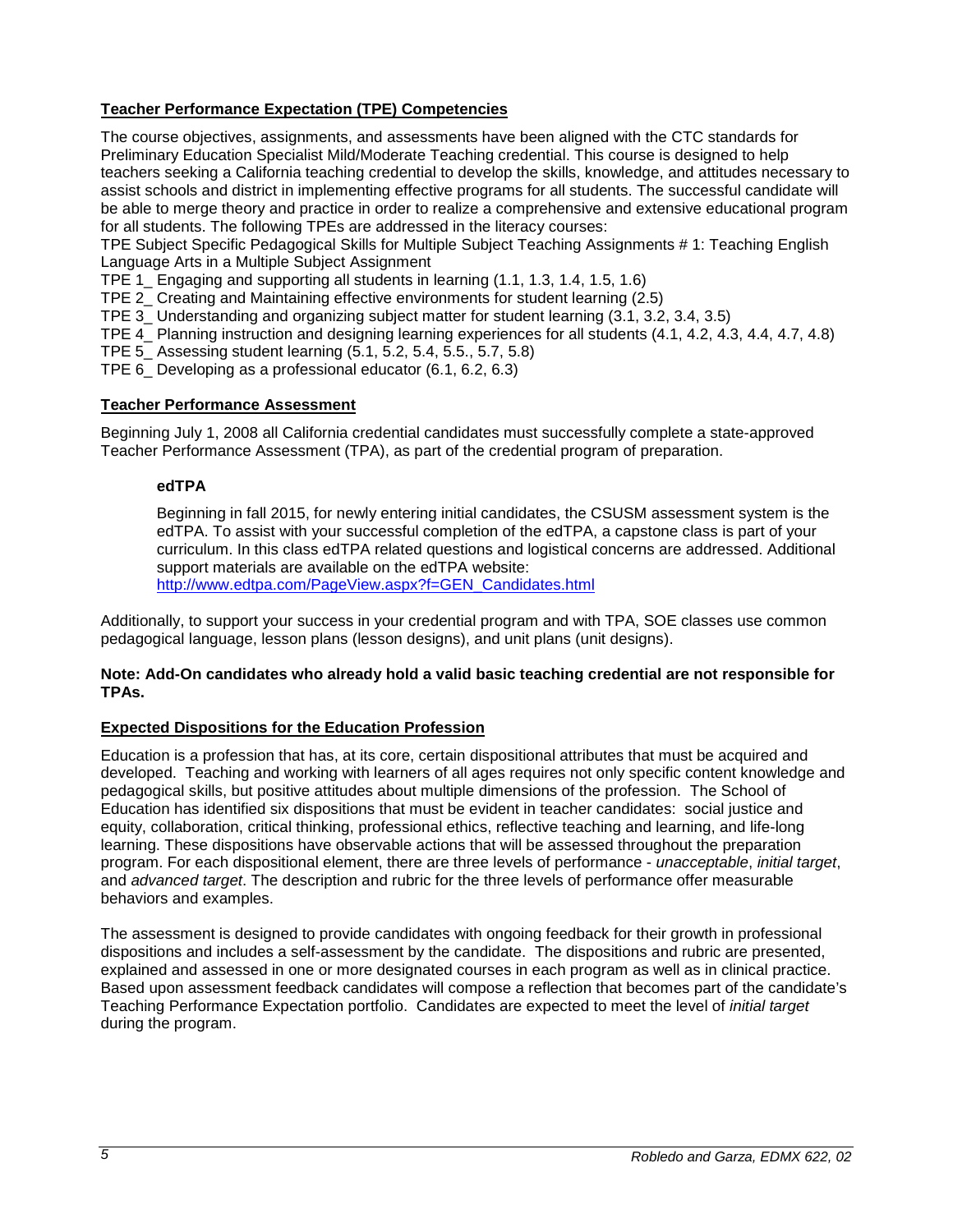# **GENERAL CONSIDERATIONS**

# <span id="page-5-1"></span><span id="page-5-0"></span>**School of Education Attendance Policy**

Due to the dynamic and interactive nature of courses in the School of Education, all candidates are expected to attend all classes and participate actively. At a minimum, candidates must attend more than 80% of class time, or s/he may not receive a passing grade for the course at the discretion of the instructor. Individual instructors may adopt more stringent attendance requirements. Should the candidate have extenuating circumstances, s/he should contact the instructor as soon as possible. *(Adopted by the COE Governance Community, December, 1997).*

**For this class: Students missing more than two class sessions will see their grades reduced by one full letter grade. Absence from more than three sessions will result in a reduction of two full letter grades.** 

# <span id="page-5-2"></span>**Students with Disabilities Requiring Reasonable Accommodations**

Students with disabilities who require reasonable accommodations must seek approval for services by providing appropriate and recent documentation to the Office of Disability Support Services (DSS). This office is in Craven Hall 4300, contact by phone at (760) 750-4905, or TTY (760) 750-4909. Students authorized by DSS to receive reasonable accommodations should meet with their instructor during office hours. Alternatively, in order to ensure confidentiality, in a more private setting.

### <span id="page-5-3"></span>**Graduate Writing Assessment Requirement**

The California State University maintains a Graduation Writing Assessment Requirement (GWAR) for master's candidates. This requirement must be achieved prior to Advancement to Candidacy. A master's candidate will satisfy the graduate writing requirement by receiving a passing score on a written product as assessed with the GWAR rubric. Toward the goal of providing opportunity for graduate students in the School of Education to satisfy the writing requirement, papers in graduate classes are expected to adhere to writing and format style guidelines described in the sixth edition of the Publication Manual of the American Psychological Association (aka, APA Manual). This manual is a required across all graduate-level (600-level) courses.

# <span id="page-5-4"></span>**CSUSM Academic Honesty Policy**

Students will be expected to adhere to standards of academic honesty and integrity, as outlined in the Student Academic Honesty Policy. All assignments must be original work, clear and error-free. All ideas/material that are borrowed from other sources must have appropriate references to the original sources. Any quoted material should give credit to the source and be punctuated accordingly.

Academic Honesty and Integrity: Students are responsible for honest completion and representation of their work. Your course catalog details the ethical standards and penalties for infractions. There will be zero tolerance for infractions. If you believe there has been an infraction by someone in the class, please bring it to the instructor's attention. The instructor reserves the right to discipline any student for academic dishonesty, in accordance with the general rules and regulations of the university. Disciplinary action may include the lowering of grades and/or the assignment of a failing grade for an exam, assignment, or the class as a whole.

Incidents of Academic Dishonesty will be reported to the Dean of Students. Sanctions at the University level may include suspension or expulsion from the University.

Refer to the full Academic Honesty Policy at: [http://www.csusm.edu/policies/active/documents/Academic\\_Honesty\\_Policy.html](http://www.csusm.edu/policies/active/documents/Academic_Honesty_Policy.html)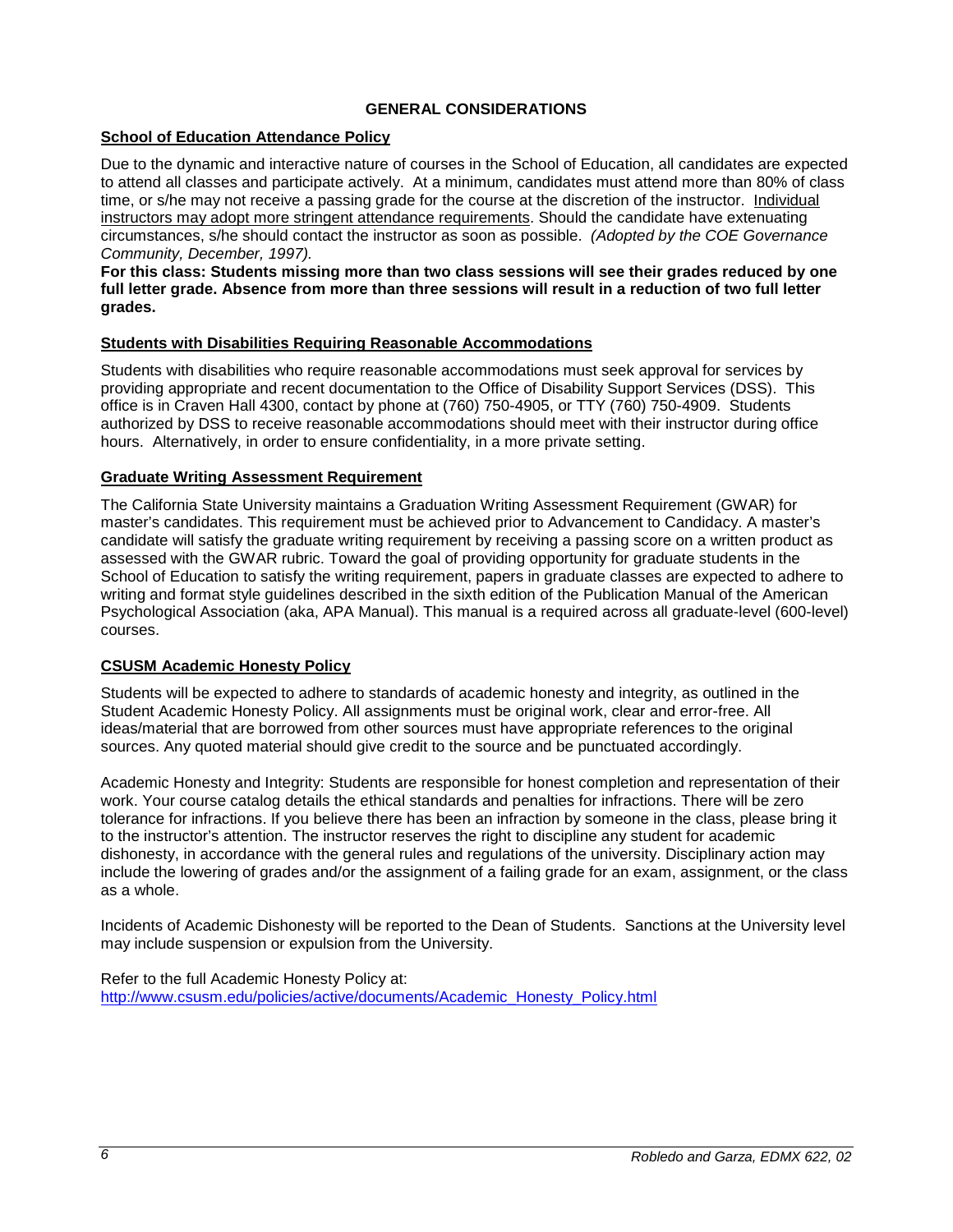# <span id="page-6-0"></span>**Plagiarism**

As an educator, it is expected that each candidate (course participant) will do his/her own work, and contribute equally to group projects and processes. Plagiarism or cheating is unacceptable under any circumstances. If you are in doubt about whether your work is paraphrased or plagiarized see the Plagiarism Prevention for Students website [http://library.csusm.edu/plagiarism/index.html.](http://library.csusm.edu/plagiarism/index.html) If there are questions about academic honesty, please consult the University catalog.

All work in this course must be the original work of the credential candidate. Scanning of student work via TurnitIn™ software may be used to verify student authorship and accurate citation of copyrighted materials or thoughts, ideas, and/or work of others. The instructors may require that some assignments in the course be submitted using the built in TurnitIn™ software feature. Students making unauthorized copies of copyrighted materials or microcomputer software will receive a failing grade.

# <span id="page-6-1"></span>**All University Writing Requirement**

This course ensures that the university's minimum 2,500-word per course writing requirement is met through the course assignments, reflections, and postings for Education Specialist standards assigned to this course.

# <span id="page-6-2"></span>**Graduate Writing Requirements**

The California State University maintains a Graduation Writing Assessment Requirement (GWAR) for Master's candidates. This requirement must be achieved prior to Advancement to Candidacy. A Master's candidate will satisfy the graduate writing requirement by receiving a passing score on a written product as assessed with the GWAR rubric. Toward the goal of providing opportunity for graduate students in the School of Education to satisfy the writing requirement, papers in graduate classes are expected to adhere to writing and format style guidelines described in the sixth edition of the *Publication Manual of the American Psychological Association* (aka, *APA Manual*). This manual is a required across all graduate-level (600-level) courses.

# <span id="page-6-3"></span>**Course Format**

Per the CSUSM Online Instruction Policy, EDMX 622 is considered primarily to be traditional (FT) instruction.

# <span id="page-6-4"></span>**Necessary Technical Competency Required of Students**

Candidates are required to have the technical expertise to use online browsers (e.g., Firefox) to access information, use the Cougar Courses platform to access and download course content posted at Cougar Courses and submit assignments, and use various forms of technology (e.g., word processing, CSUSM electronic mail, presentation tools such as PowerPoint) to produce course assignments and instruct others for assignments requiring in-class instruction by candidates.

Please save a digital copy of all assignments for your use in your teaching portfolio. Most assignments are submitted online at Cougar Courses; some are submitted both online and in class; at least two assignments are submitted only in class. Details will be given for each assignment in class.

# <span id="page-6-5"></span>**Contact Information for Technical Support Assistance**

For technical support assistance, please contact the CSUSM Help Desk. See information on the various ways in which students may get technical support at http://www.csusm.edu/sth/support/index.html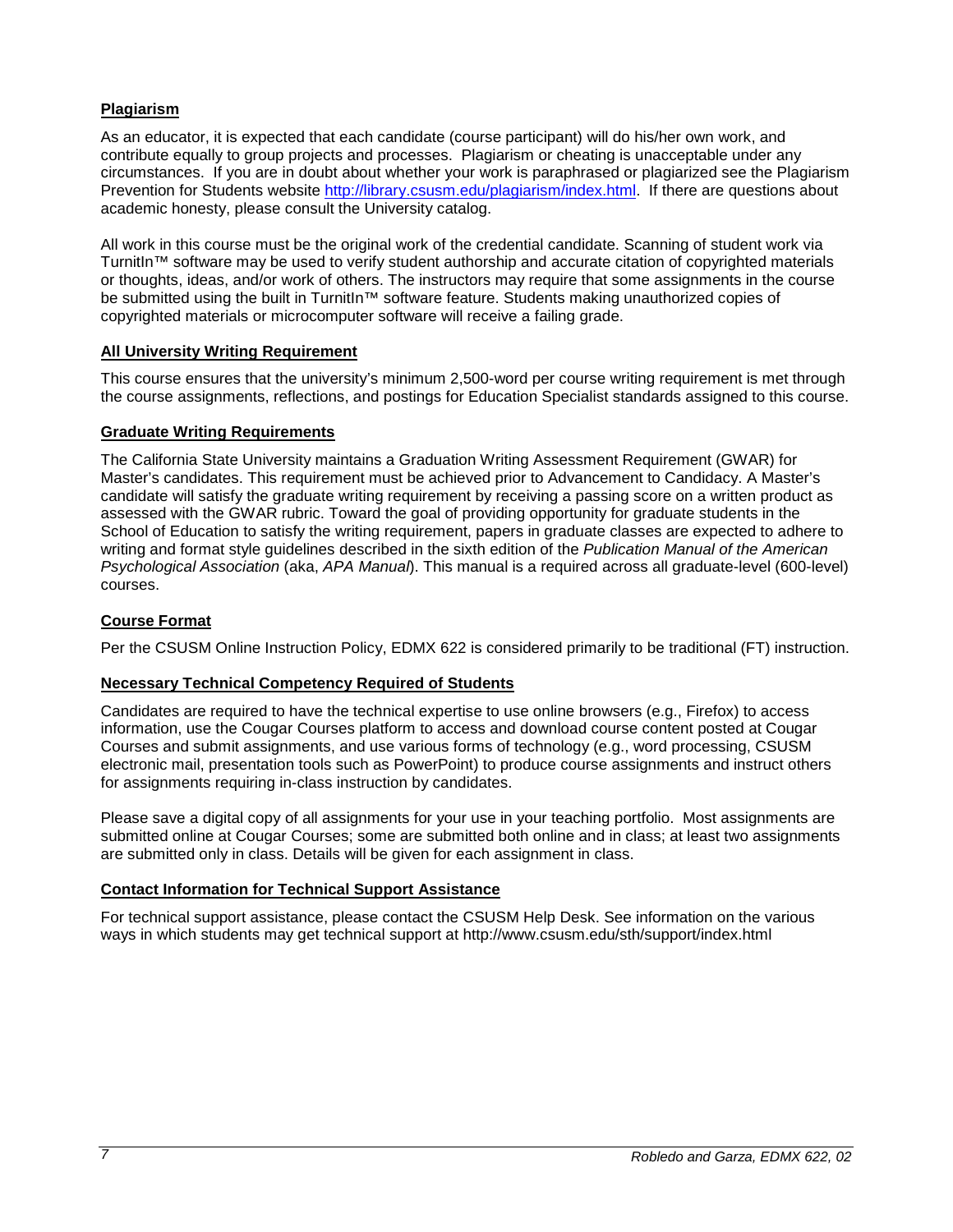# <span id="page-7-0"></span>**Use of Technology**

Candidates are expected to demonstrate competency in the use of various forms of technology (i.e. word processing, electronic mail, Moodle, use of the Internet, and/or multimedia presentations). Specific requirements for course assignments with regard to technology are at the discretion of the instructor. Keep a digital copy of all assignments for use in your teaching portfolio. All assignments will be submitted online, and some will be submitted in hard copy as well. Details will be given in class.

# **Electronic Communication Protocol**

Electronic correspondence is a part of your professional interactions. If you need to contact the instructor, email is often the easiest way to do so. It is my intention to respond to all received e-mails in a timely manner. Please be reminded that e-mail and on-line discussions are a very specific form of communication, with their own nuances and etiquette. For instance, electronic messages sent in all upper case (or lower case) letters, major typos, or slang, often communicate more than the sender originally intended. With that said, please be mindful of all e-mail and on-line discussion messages you send to your colleagues, to faculty members in the School of Education, or to persons within the greater educational community. All electronic messages should be crafted with professionalism and care.

Things to consider:

- Would I say in person what this electronic message specifically says?
- How could this message be misconstrued?
- Does this message represent my highest self?
- Am I sending this electronic message to avoid a face-to-face conversation?

In addition, if there is ever a concern with an electronic message sent to you, please talk with the author in person in order to correct any confusion.

- 1. **Person-First Language.** "Person-first" language (e.g., "Student with Down syndrome" rather than "Down syndrome student") must be used throughout all written and oral assignments and discussions.
- 2. **Cougar Courses Use and Class Preparation.** Examine the course Cougar Courses website at least twice weekly for messages and newly posted materials and resources. Download materials needed for each class *prior* to class and bring to class all required resources.
- 3. **Written Work.** Word-process and keep and electronic copy of all written work. You will want these for your records and use as professional portfolio entries.
- 4. **Timeliness.** Complete and submit all assignments on the due dates for full credit. If you have extraordinary circumstances that impact completion of your assignments or have questions or concerns, please contact the instructor(s) immediately.
- 5. **Participation.** Participate actively in class discussions and group activities and demonstrate positive interpersonal skills with classmates, the instructors, and guests.
- 6. **Peer Buddy.** Select at least two class "buddies" ensure you receive handouts and information if you miss class. Buddy's Name: Phone: Phone: e-mail:

Buddy's Name: Phone: e-mail: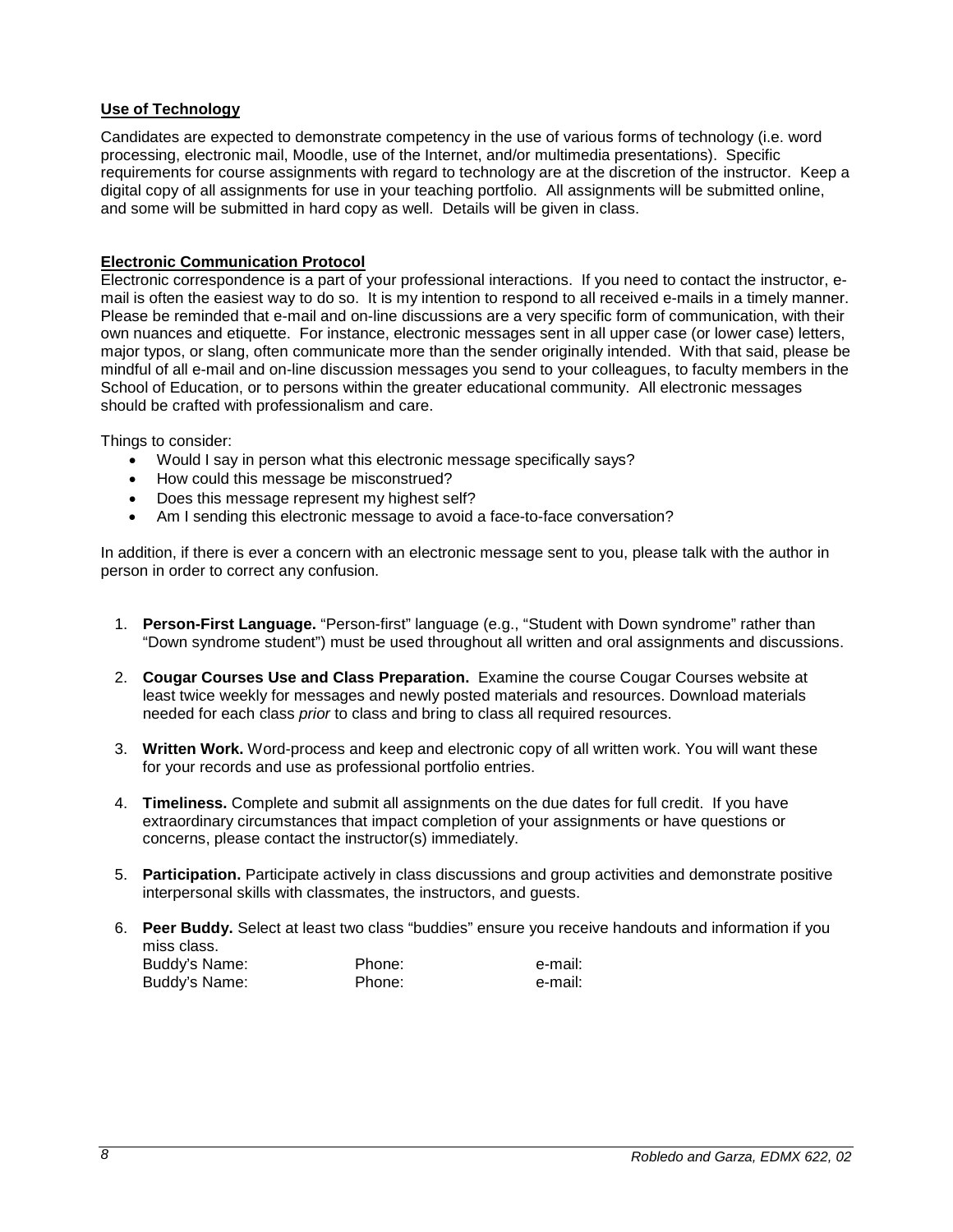# **SCHEDULE/COURSE OUTLINE**

<span id="page-8-0"></span>For each class, see class topic, readings due for the class, and assignments due for that class*.* Abbreviations for readings are as indicated above**.** Topics and timelines may be adjusted based upon class needs.

| <b>Dates</b><br><b>Topics</b>                                                    |                                                                                                                                                                                                                                                                                                                                                      | <b>Readings &amp;</b><br><b>Assignment Date</b>                                                                                                           |  |
|----------------------------------------------------------------------------------|------------------------------------------------------------------------------------------------------------------------------------------------------------------------------------------------------------------------------------------------------------------------------------------------------------------------------------------------------|-----------------------------------------------------------------------------------------------------------------------------------------------------------|--|
| (WEEK 1)<br>TUE a.m.<br>January 23,<br>2018                                      | -Orientation to Course & Assignments<br>-Overview of Autism Spectrum Disorder: Definitions,<br>Facts, and Stats<br>-Introduce the 7 Principles for Promoting Inclusive<br><b>Literacy Practices</b>                                                                                                                                                  | <b>Syllabus</b><br><b>Goddard &amp; Goddard</b><br><b>Kluth &amp; Chandler-Olcott</b><br>Ch 1 p. 1-6: What is Autism?<br>Ch 3 p. 45-72: Promoting Lit Dev |  |
| (WEEK 2)<br>MON p.m.<br>January 29,<br>2018<br>$5:30 - 9:20$ pm                  | -Characteristics Overview (Clinical and First-Person<br>Accounts) Focus on Communication and Social<br>-Exploration of how characteristics could affect<br>literacy/language development, learning and<br>performance                                                                                                                                | <b>Goddard &amp; Goddard</b><br>Kluth & Changler-Olcott:<br>Ch 1: What is Autism?<br>p. $12 - 15$ on communication<br>p. 16 -18 on social                 |  |
| (WEEK 2)<br>TUE a.m.<br>January 30,<br>2018                                      | Literacy<br>Review of CCSS & Framework<br>Kluth's Concepts of literacy & assessment<br>Assessment tools & strategies<br>Kluth on retelling assessment (128-130)<br>Using rubrics to assess writing                                                                                                                                                   | Kluth & Chandler-Olcott<br>Ch 2: Literacy Ch 4: Assessmnt<br><b>ELA CCSS</b> anchors & grades<br>ELA/ELD Framework Ch 1 & 2<br>Due by 2/5: RICA Q & BLOGS |  |
| (WEEK 3)<br>MON p.m.<br>February 5,<br>2018<br>$5:30 - 9:20$ pm                  | -Characteristics Overview (Clinical and First-Person<br>Accounts) Focus on Sensory, Movement, Behavioral,<br>and Learning<br>-Exploration of how characteristics could affect<br>literacy/language development, learning and<br>performance<br>-How to find info on student's Literacy PLOP for<br>Section A, Case Study Part 2, "Autism & Literacy" | Kluth & Chandler-Olcott<br><b>Ch 1: What is Autism?</b><br>$p. 9 - 12$ on sensory<br>$p. 6 - 8$ on movement<br>p. 19 -22 on learning                      |  |
| (WEEK 3)<br>TUE a.m.<br>February 6,<br>2018                                      | Literacy<br>Reading and writing instruction<br><b>Writing Instruction Strategies</b><br>Writing sample analysis                                                                                                                                                                                                                                      | Kluth & Chandler-Olcott<br>Ch 5: Reading<br>Ch 6: Writing<br><b>ELA/ELD Framework Ch 5</b><br>Due by 2/12: RICA Q & BLOG                                  |  |
| (WEEK 4)<br>MON p.m.<br>February 12,<br>2018<br>TUE a.m.<br>February 13,<br>2018 | NO FORMAL CLASS MEETINGS Mon or Tues<br>No day or evening class meetings this week.<br>(During the school day) Observe your student with<br>autism in his/her school                                                                                                                                                                                 | Due by 2/19: RICA Q & Videos                                                                                                                              |  |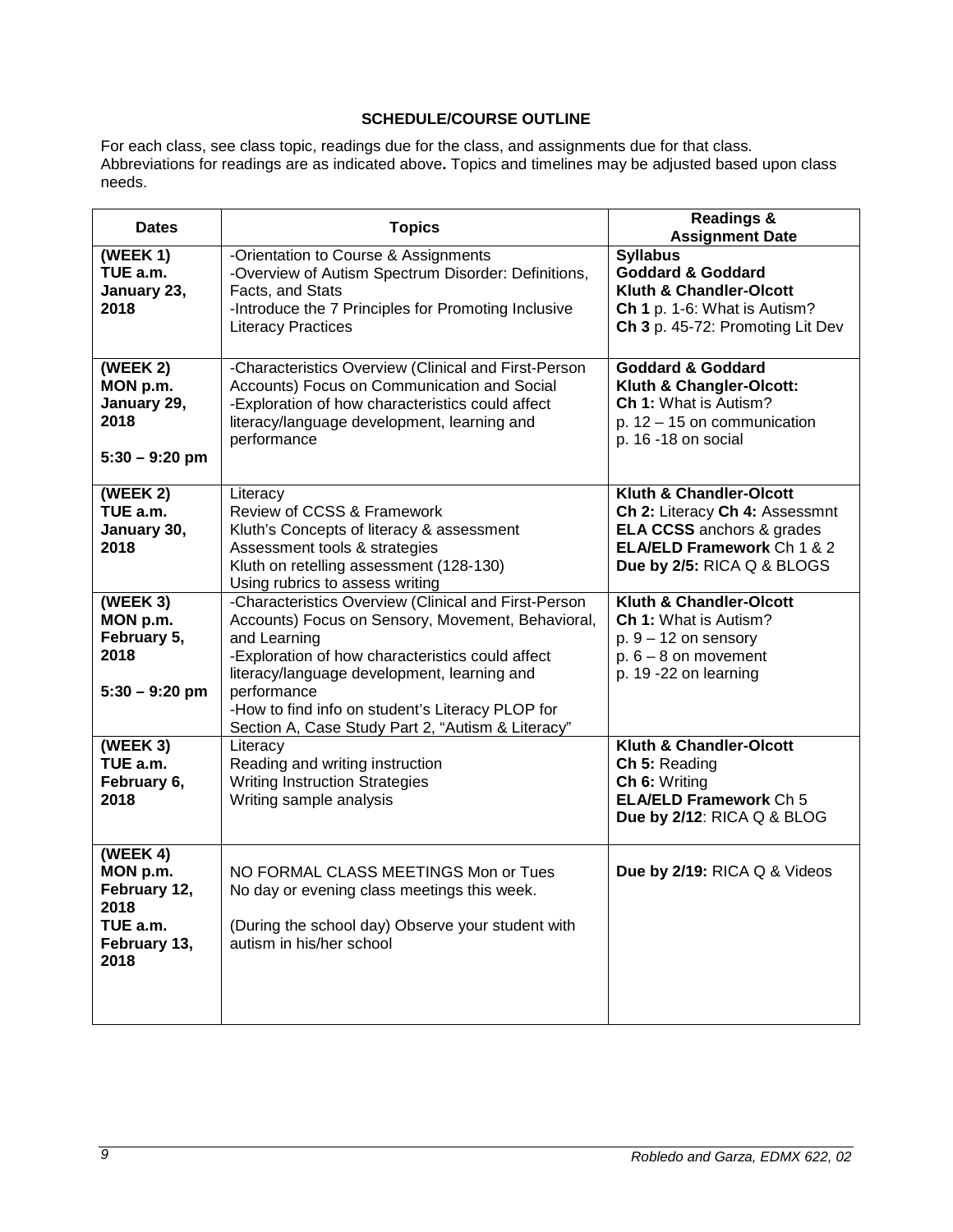| <b>Dates</b>                                                     | <b>Topics</b>                                                                                                                                                                                                                                                                                                                                                                                                                                                                                                                                      | <b>Readings &amp;</b><br><b>Assignment Date</b>                                                                                                                         |  |
|------------------------------------------------------------------|----------------------------------------------------------------------------------------------------------------------------------------------------------------------------------------------------------------------------------------------------------------------------------------------------------------------------------------------------------------------------------------------------------------------------------------------------------------------------------------------------------------------------------------------------|-------------------------------------------------------------------------------------------------------------------------------------------------------------------------|--|
| (WEEK 5)<br>MON p.m.<br>February 19,<br>2018<br>$5:30 - 9:20$ pm | Foundational Supports in ASD<br>Description of the supports (i.e., elastic structures,<br>flexible grouping, differentiated instruction) for<br>instruction and also assessment that benefit students<br>with ASD                                                                                                                                                                                                                                                                                                                                  | <b>Kluth &amp; Chandler-Olcott</b><br>Ch 3 p 56-72: Promoting Lit Dev                                                                                                   |  |
| TUE a.m.<br>February 20,<br>2018                                 | NO FORMAL CLASS MEETING<br>(During the school day) Observe your student with<br>autism in his/her school                                                                                                                                                                                                                                                                                                                                                                                                                                           | Due by 2/26: RICA Q & BLOG &<br>Videos                                                                                                                                  |  |
| (WEEK 6)<br>MON p.m.<br>February 26,<br>2018<br>$5:30 - 9:20$ pm | Review requirements for local understanding<br>descriptions of characteristics of student with autism<br>Section A, Case Study Part 1 & of descriptions of<br>literacy PLOP of student with autism, Section A,<br>Case Study Part 2.<br>-Orientation to using the 7 Principles for Promoting<br>Inclusive Literacy Practices to guide the development<br>of lesson design, (LD must address all 7)<br>-Introduction to using data to inform lesson design in<br>Section B, Case Study Part 3, "Connecting Local<br>Understanding to Lesson Design" | Kluth & Chandler-Olcott<br>Ch 3: Promoting Literacy Dev<br>p. 45 - 72                                                                                                   |  |
| (WEEK 6)<br>TUE a.m.<br>February 27,<br>2018                     | Continue reading & writing strategies Kluth &<br>Chandler-Olcott Ch 5 & Ch 6<br>Lit Instruxn Strategy Presentations<br>Academic Language Development (B.R.F.R)<br>Data Analysis Grid<br>Determining need & identifying possible instructional<br>strategies for student with ASD                                                                                                                                                                                                                                                                   | <b>ELD Standards</b><br>Ch 4 & Ch 5<br><b>ELD/ELA Framework</b><br>Ch <sub>9</sub><br>Freeman 2009 article<br>DUE by 3/5: BLOG & BRFR &<br>Writing Instrxn Strgy Report |  |
| (WEEK 7)<br>MON p.m.<br>March 5, 2018<br>$5:30 - 9:20$           | Peyton Goddard Presentation                                                                                                                                                                                                                                                                                                                                                                                                                                                                                                                        | DUE: "I am intelligent" Book<br><b>Response</b>                                                                                                                         |  |
| (WEEK 7)<br>TUE a.m.<br>March 6, 2018                            | Literacy<br>Comprehension & Lang Structures & R.A.F.T.S<br>Begin developing literacy lesson design;<br>incorporating appropriate instructional supports for<br>students with autism and making sure to address all<br>7 Principles_Promoting Inclusive Literacy Practices                                                                                                                                                                                                                                                                          | <b>Duguay article</b><br>Frey & Fisher article<br>DUE by 3/12: BLOG & RAFTS                                                                                             |  |
| (WEEK 8)<br>TUE a.m.<br>March 13, 2018                           | Literacy<br>First draft of literacy lesson design for case study for<br>student with ASD<br>Begin 7 principles reflection statements                                                                                                                                                                                                                                                                                                                                                                                                               | DUE by 3/13: Draft principled<br>lesson design - student w/ ASD<br>DUE by 3/18: Rica case study                                                                         |  |
| (WEEK 14)<br>MON p.m.<br>April 23rd<br>$5:30 - 9:20$             | Workshop - ASD Literacy Case Study                                                                                                                                                                                                                                                                                                                                                                                                                                                                                                                 | <b>BRING: WORKING DRAFT of</b><br>the case study                                                                                                                        |  |
| May 8, 2017<br>Online                                            | Synthesis<br>NO FORMAL MEETING                                                                                                                                                                                                                                                                                                                                                                                                                                                                                                                     | <b>DUE: ASD Literacy Case Study</b>                                                                                                                                     |  |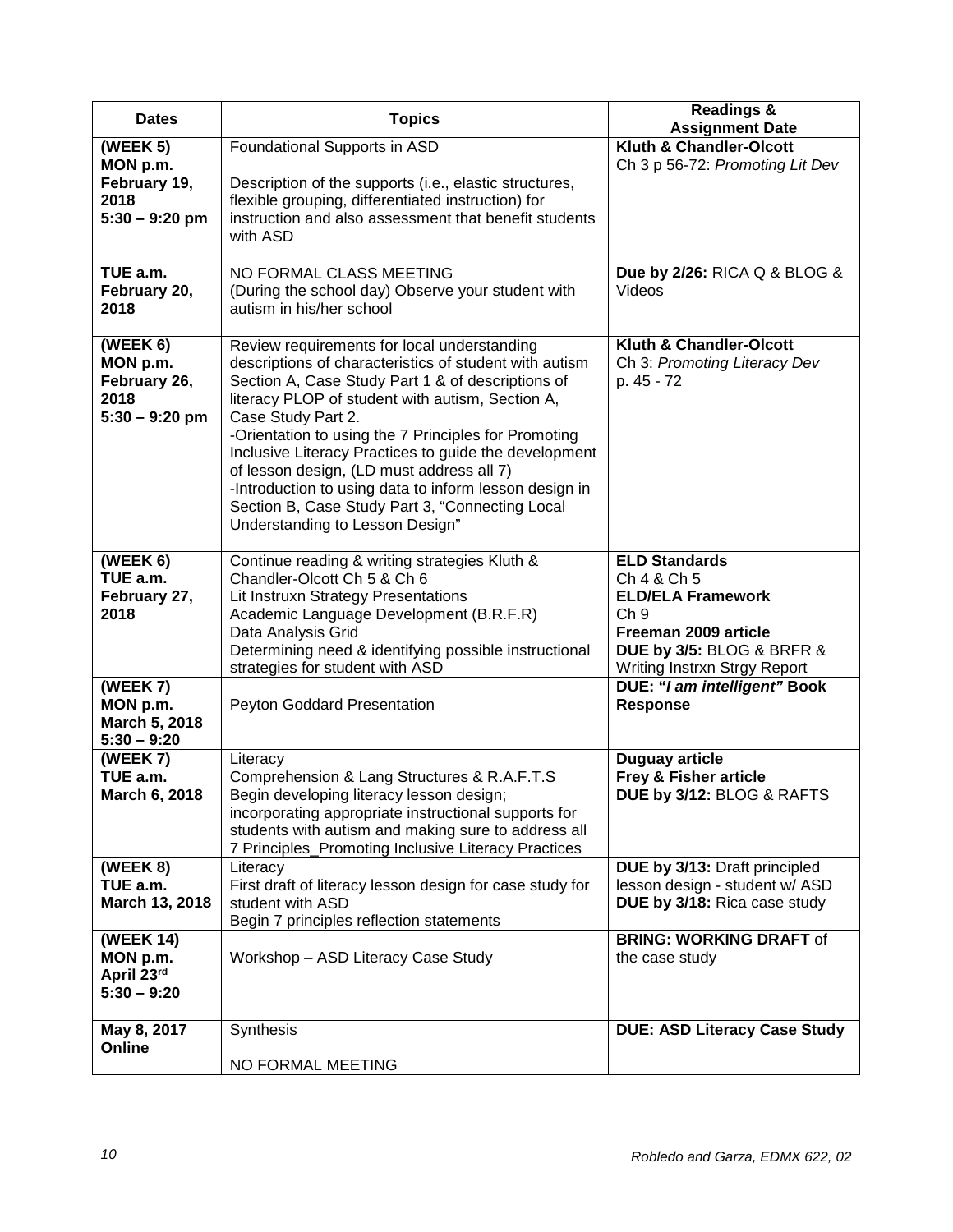# **GRADING STANDARDS**

### <span id="page-10-1"></span><span id="page-10-0"></span>**Grading Scale (in percentages):**

**A: 93-100 A-: 90-92 B+: 78-89 B: 83-86 B-: 80-82 C+: 78-79**

**NOTE**: The minimum acceptable grade for a course in the professional education credential sequence is C+. A "B" average must be maintained for continuation in the program. There is no Final Exam in this course

# <span id="page-10-2"></span>**Late Assignments**

All assignments are expected to be completed by the assigned due date. If you have extraordinary circumstances that impact completion of your assignments or have questions or concerns, please contact the instructor(s) immediately.

| "I am intelligent" Book Response                                                                                                                                                                                                       | 15 points  |
|----------------------------------------------------------------------------------------------------------------------------------------------------------------------------------------------------------------------------------------|------------|
| <b>Literacy Activities &amp; Assignments</b>                                                                                                                                                                                           | 36 points  |
| "Local Understanding" Case Study and Principled Lesson Design: Student with<br>Autism Spectrum Disorder<br><b>Section A. Case Study</b><br>Part 1. Description of Study with ASD                                                       | 10 points  |
| "Local Understanding" Case Study and Principled Lesson Design: Student with<br>Autism Spectrum Disorder<br><b>Section A. Case Study</b><br><b>Part 2. Autism and Literacy</b>                                                          | 10 points  |
| "Local Understanding" Case Study and Principled Lesson Design: Student with<br>Autism Spectrum Disorder<br><b>Section B. Principled Lesson Design</b><br>Part 3. Lesson Plan                                                           | 10 points  |
| "Local Understanding" Case Study and Principled Lesson Design: Student with<br>Autism Spectrum Disorder<br><b>Section C. Reflection</b><br>Part 4. Reflection on Seven Principles for Promoting Inclusive Literacy<br><b>Practices</b> | 10 points  |
| "Local Understanding" Case Study and Principled Lesson Design: Student with<br>Autism Spectrum Disorder<br><b>Section C. Reflection</b><br><b>Part 5. Reflective Practitioners</b>                                                     | 9 points   |
| <b>Total Points:</b>                                                                                                                                                                                                                   | 100 points |

### **COURSE REQUIREMENTS**

.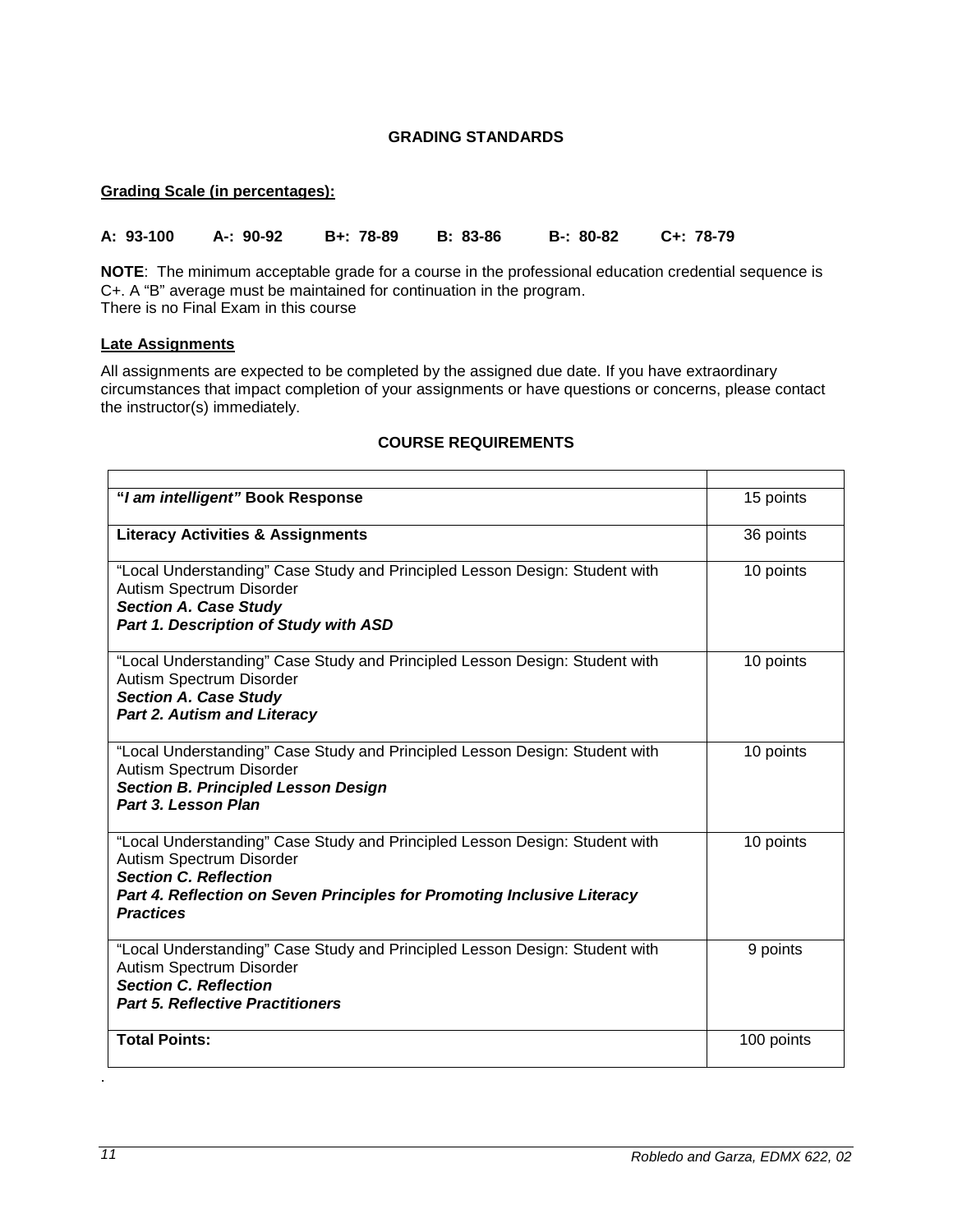# **Assignment Descriptions**

### *"I am intelligent: From heartbreak to healing—A mother and daughter's journey through autism"*  **Book Response (15 points)**

In this book, self-advocate Peyton Goddard and her mother Dianne Goddard share their journey through autism. It is a powerful read, one that will impact you and your teaching. It is an excellent example of a gaining a "local understanding". Your response should be between 5-6 pages. Be sure to use APA writing style. The authors will be joining us in class on the evening this assignment is due. You can respond to one or more of the following prompts below or create your own prompt to respond to. Focus on elements of the book that taught you something and actions you might take based on your new learning or understanding. Please note that this book contains some content that may be difficult for some of you to read. If reading this book causes any distress or brings up any issues, please contact the CSUSM Counseling Center.

### *Prompts for Book Response*

What is self-determination? What does it mean to Peyton? What does it mean to you? Share a quote from the book (or two or three) that has significance for you. Why did you choose these quotes and what do they mean to you? What actions might you take because of these quotes? From this book, what are some ways to encourage families to be involved, to lead IEP goals, instruction, and voice?

To who would you give this book as a gift and why?

Peace and Forgiveness: Is there a more universal message and/or call to action for you?

Looking at the variety of experiences from preschool through college, what did teachers and peers do or not do to ensure that Peyton was included in the curriculum and community of learners and the culture of the school or community.

What is the message about relationships between people (whether or not disability is a factor) from Peyton's relationship with Gabe?

### **"Local Understanding" Case Study and Principled Lesson Design: Student with Autism Spectrum Disorder**

In order to provide personalized literacy support and instruction to students with Autism Spectrum Disorder we must develop what Kliewer & Biklen (2007) described as "local understanding." Local understanding moves beyond the common dehumanizing, distant, or institutionalized labels, definitions, and expectations historically associated with significant developmental disabilities. Local understanding is a moral endeavor through which the literate potential of all children, with or without disabilities, is recognized (Kliewer, 2008). In this assignment, you will develop a "local understanding" case study of one student with Autism Spectrum Disorder. In order to complete this assignment you must spend time observing and interacting (when appropriate) with a student with ASD in a K-12 setting. The observation format provided below will help you focus your observation. You will be responsible for finding a student with Autism for this case study. The student must be served in a K-12 setting, currently has an Individualized Education Plan, and qualifies for special education services and supports under the disability category of Autism. Please note you must have both school and parent permission to observe/interact with the student (see consent letter). Pseudonyms must be used to protect confidentiality. More detail will be provided in class.

Your case study will be guided by the Kluth & Chandler-Olcott text "A Land We Can Share", specifically Chapters 1, 4,5,6, and 7. Your case study must evidence and integrate understandings from the text in connection with the student with ASD that you are observing. Grading Rubric will be provided.

# *Section A: Case Study Part 1. Description of Student with ASD (10 points):*

For this section, complete the Observation Protocol Graphic Organizer by describing in detail the common characteristics of Autism of the student, referring to Chapter 1 of the Kluth & Chandler-Olcott text and course lectures. In addition, describe the student's current educational services, language proficiency, typology factors, culture, strengths, talents, interests and passions. Use the Kluth & Chandler-Olcott text to explain how each characteristic might impact literacy for this individual. In your explanation, state any specific difficulties and/or benefits the student might experience in their literacy learning as a result of each characteristic. Information for this section can be gathered by observation, interviews, review of records or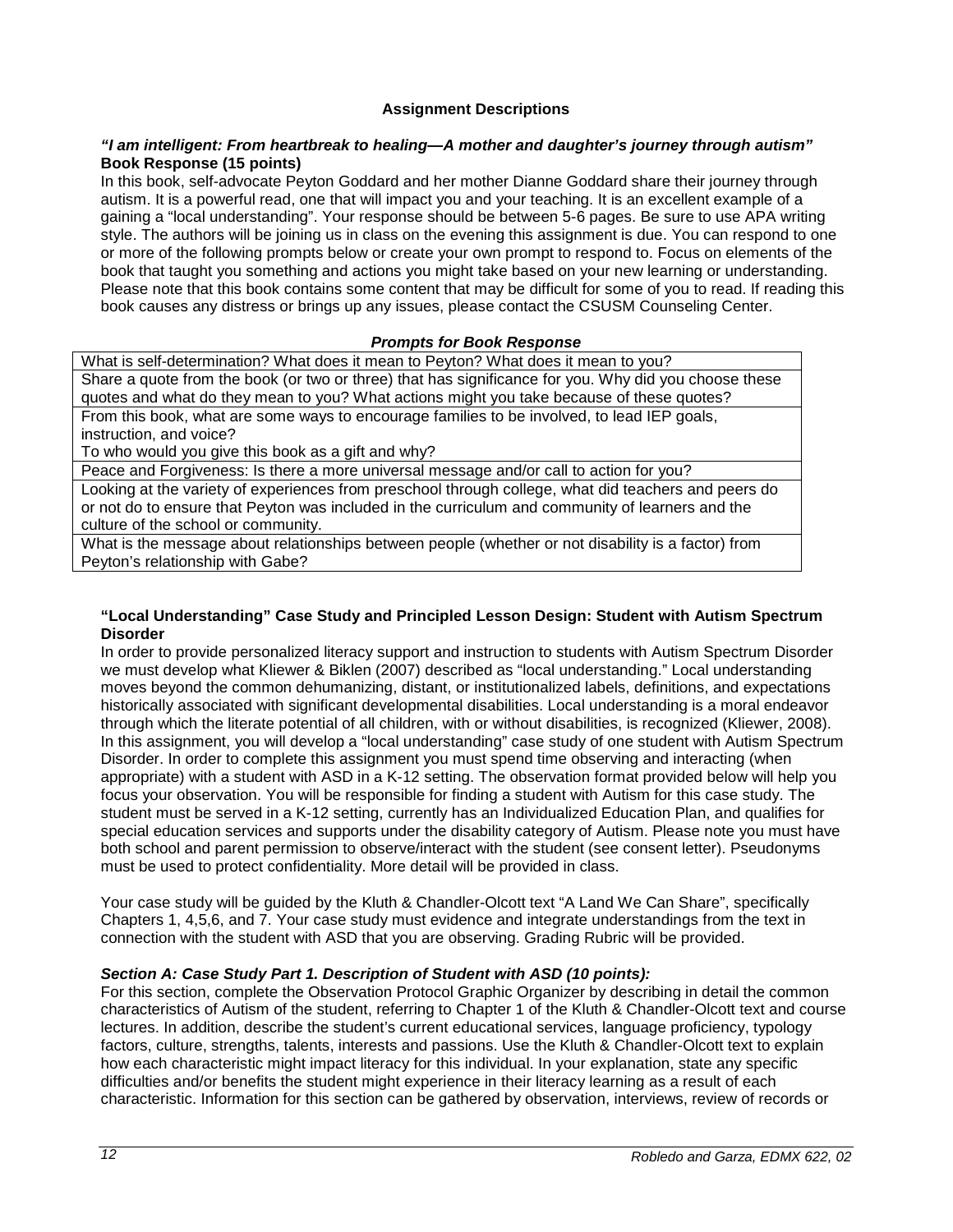student work sample. It is expected that you will write a detailed description in a paragraph format in each section of the Observation Protocol Graphic Organizer, which includes the following areas:

- Description of Current Educational Program/Services
- Strengths, Talents, Interests, and Passions
- Language proficiency, typology factors & cultural characteristics
- Learning Characteristics
- Communication Characteristics
- Social Characteristics
- Sensory Characteristics
- **Movement Characteristics**
- Behavioral Characteristics
- Other Important Information

# *Observation Protocol Graphic Organizer*

| <b>Cuservation Frotocor Graphic Organizer</b>                                                       |
|-----------------------------------------------------------------------------------------------------|
| Description of Current Educational Program/Services - Include basic description - age, grade,       |
| educational setting, type of services.                                                              |
|                                                                                                     |
|                                                                                                     |
|                                                                                                     |
|                                                                                                     |
|                                                                                                     |
|                                                                                                     |
| Describe current supports - Describe current supports for the students' needs related to autism     |
| that benefit this student, including modifications, accommodations, adaptations.                    |
|                                                                                                     |
|                                                                                                     |
|                                                                                                     |
|                                                                                                     |
|                                                                                                     |
|                                                                                                     |
| Strengths, Talents, Interests, and Passions - Start with the positive - what do they love, what are |
| they good at, what are their interests, etc.                                                        |
|                                                                                                     |
|                                                                                                     |
|                                                                                                     |
|                                                                                                     |
|                                                                                                     |
|                                                                                                     |
| Language proficiency and typology factors (for ENGLISH LANGUAGE LEARNERS)                           |
| Cultural characteristics (for ALL students)                                                         |
|                                                                                                     |
|                                                                                                     |
|                                                                                                     |
|                                                                                                     |
|                                                                                                     |
|                                                                                                     |
| Learning Characteristics (Description) - How do they best input information, what are their         |
| learning strengths, challenges, etc.                                                                |
|                                                                                                     |
|                                                                                                     |
|                                                                                                     |
|                                                                                                     |
|                                                                                                     |
|                                                                                                     |
| Learning Characteristics (Impact on Literacy) - In what ways might this characteristic impact       |
| literacy (reading, writing, listening, and speaking)?                                               |
|                                                                                                     |
|                                                                                                     |
|                                                                                                     |
|                                                                                                     |
|                                                                                                     |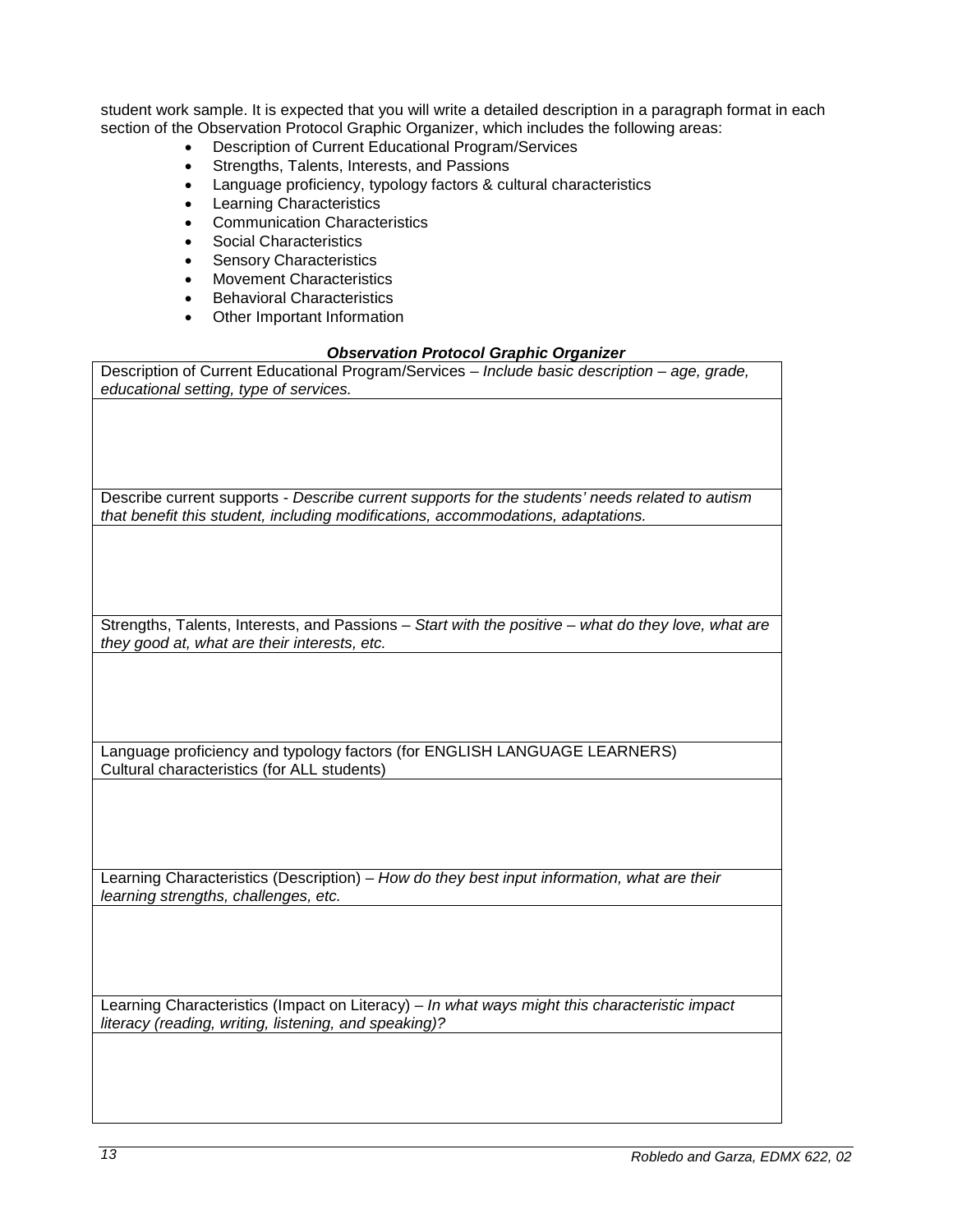Communication Characteristics – *How does this student communicate – with peers, with adults, etc. Strengths, Challenges…*

Communication Characteristics - *In what ways might this characteristic impact literacy (reading, writing, listening, speaking)?*

Social Characteristics – *How does this student interact with peers, adults, etc.? How does this affect instruction, belonging, etc.? How do peers interact/react to the students?*

Social Characteristics - *In what ways might this characteristic impact literacy (reading, writing, listening, speaking)?*

Sensory Characteristics – *How does sensory stimulation affect this student? Do they have particular areas of sensitivity? How does this affect their school day, interactions with others, etc.?*

Sensory Characteristics - *In what ways might this characteristic impact literacy (reading, writing, listening, speaking)?*

Movement Characteristics – *Are there times when they appear to be stuck or have trouble combining, switching, executing, starting movements, thoughts, and/or actions?* 

Movement Characteristics - *In what ways might this characteristic impact literacy (reading, writing, listening, speaking)?*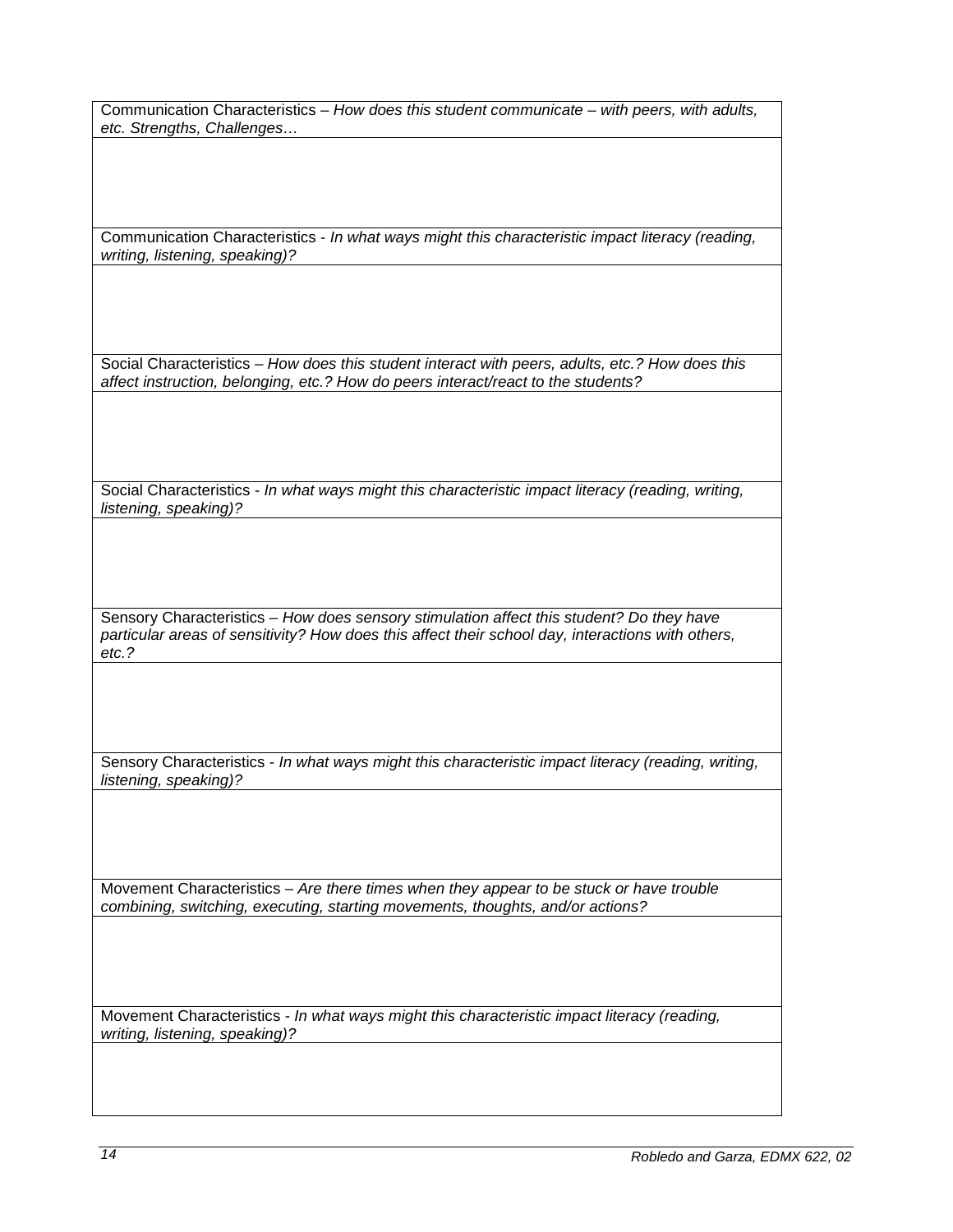Behavioral Characteristics – *What types of behaviors occur that may limit access to instruction and/or social relationships? What might be the possible functions of these behaviors?*

Behavioral Characteristics - *In what ways might this characteristic impact literacy (reading, writing, listening, speaking)?*

Other Important Information

# *Section A: Case Study Part 2. Autism and Literacy (10 points):*

For this section, complete the Literacy Graphic Organizer by 1) describing in detail the student's Present Levels of Performance in literacy (*PLOP refers to what the student can do in literacy, inclusive of reading, writing, listening and speaking.);* 2) describing no more than 3 areas of need in literacy *(If the student is at grade level and does not appear to have an area of need in literacy, talk with the professor.)*; 3) describing the literacy opportunities that are available to this student throughout their day. Information for Part 2 should be drawn from interviews with the teacher, observations, records review and samples of student work. It is expected that you will write your detailed description in a paragraph format in each section of the *Literacy Graphic Organizer*.

#### *Literacy Graphic Organizer*

| Reading, Writing, Listening and Speaking                                                             |
|------------------------------------------------------------------------------------------------------|
| <b>Present Levels of Performance</b>                                                                 |
|                                                                                                      |
|                                                                                                      |
|                                                                                                      |
|                                                                                                      |
|                                                                                                      |
| Reading, Writing, Listening and Speaking                                                             |
| Areas of Need (not to exceed 3 total)                                                                |
|                                                                                                      |
|                                                                                                      |
|                                                                                                      |
|                                                                                                      |
|                                                                                                      |
| Description of the literacy opportunities that are available to this student throughout their day to |
| engage in reading, writing, listening/speaking activity                                              |
|                                                                                                      |
|                                                                                                      |
|                                                                                                      |
|                                                                                                      |
|                                                                                                      |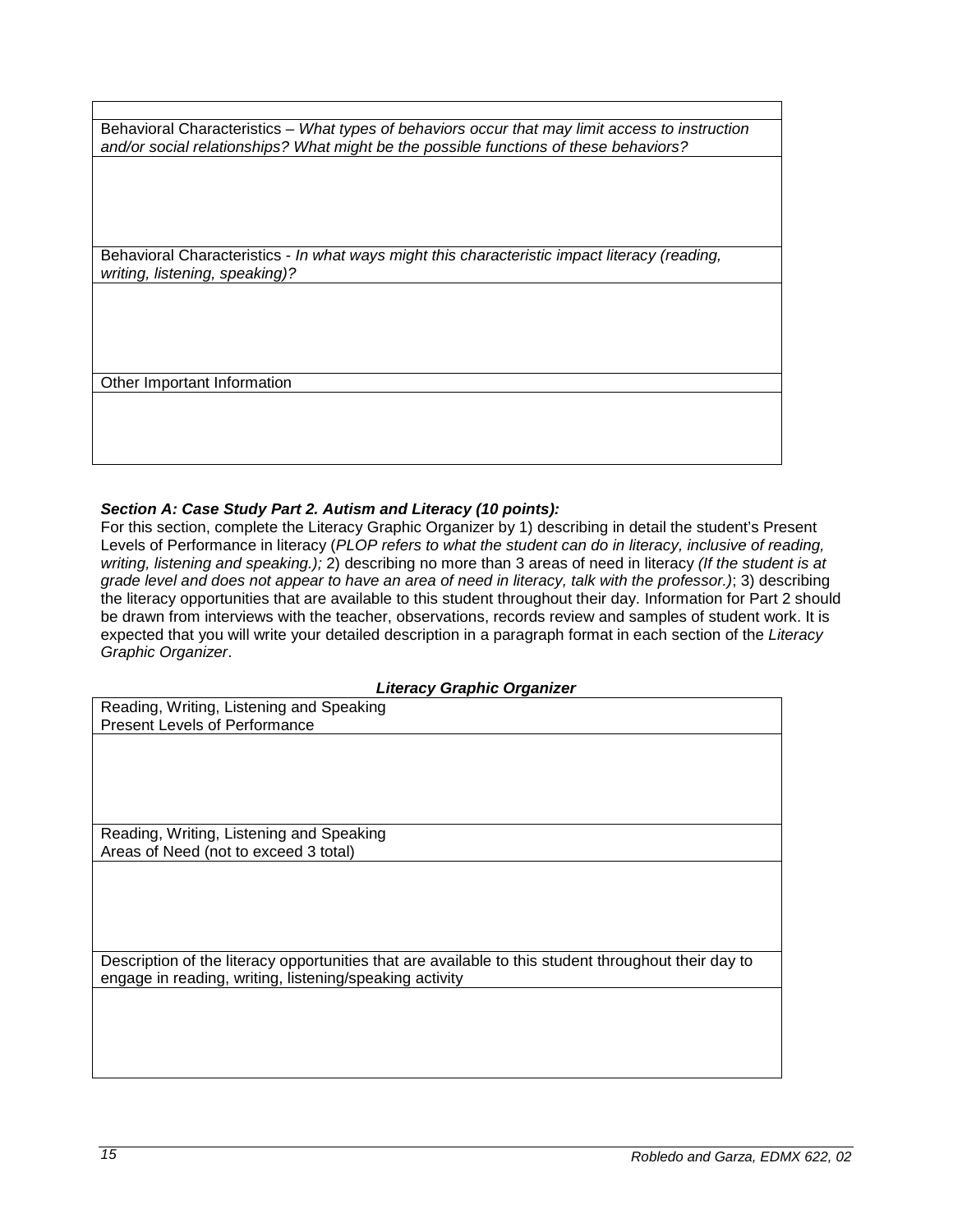# *Section B: Part 3. A Principled Lesson Design for a Student with ASD (10 points):*

The 7 principles for promoting inclusive literacy practices presented in the Kluth & Chandler-Olcott text (Chapter 3) should be should be the foundation for all literacy instruction and support. Using the Kluth & Chandler-Olcott text as a guide, you will develop a lesson plan for your case study student with Autism Spectrum Disorder.

This lesson could be designed for one to one, small group or whole group instruction. If you choose to create a group lesson, be sure to specify the supports received by your case study student. Create a lesson design for your student with ASD that includes all of the following components. Please organize your lesson design by including the subheadings for each component.

### *LD Connecting Local Understanding to Lesson Design*

In this component of your lesson design, write the following items that you developed during the workshops in class:

| Literacy:                                                                                            |
|------------------------------------------------------------------------------------------------------|
| Name the specific area(s) of the student's need in literacy that you want to focus on                |
| Name and provide an introductory description of $3 - 4$ appropriate instructional strategies for     |
| student's literacy learning in the specific area of need                                             |
| <b>ASD Support:</b>                                                                                  |
| List the specific student characteristics of ASD that need to be supported for the student to access |
| and perform in the specific area of literacy need                                                    |
| Name and provide an introductory description of the specific support(s) that would best help the     |
| student in the areas of literacy need                                                                |
|                                                                                                      |

### *Heading of Lesson Design*

| In this component of your lesson design, write the following items:              |  |  |  |
|----------------------------------------------------------------------------------|--|--|--|
| Curriculum Area(s): (i.e., reading, writing, listening, speaking)                |  |  |  |
| Title of Lesson                                                                  |  |  |  |
| Common Core Standard(s) Addressed (incorporate CAPA standards with students with |  |  |  |
| Moderate/Severe ASD)                                                             |  |  |  |
| Learning Objectives for this lesson                                              |  |  |  |

# *Body of the Lesson Design*

Your lesson design should follow this format

| <b>Anticipatory Set:</b>  | Before you start teaching the student the lesson objective, describe<br>specifically what you will do to engage/motivate/focus the student to begin<br>this lesson. Describe any accommodations and/or adaptations you use<br>during this anticipatory set.                                                                                                                                                                                                                                                                                                                                                                                                                                                                                                                                                                                                                                                                                                                                                                                                                                                                                                                                  |
|---------------------------|----------------------------------------------------------------------------------------------------------------------------------------------------------------------------------------------------------------------------------------------------------------------------------------------------------------------------------------------------------------------------------------------------------------------------------------------------------------------------------------------------------------------------------------------------------------------------------------------------------------------------------------------------------------------------------------------------------------------------------------------------------------------------------------------------------------------------------------------------------------------------------------------------------------------------------------------------------------------------------------------------------------------------------------------------------------------------------------------------------------------------------------------------------------------------------------------|
| Teach to the<br>Objective | Now, describe how you teach the student the lesson objective - how you<br>use your instructional strategy/activity to help the student to learn the<br>objective. This description must show step-by-step how you explain and<br>model. The description should provide details on how you plan to use<br>your instructional strategy/activity to explain and model the objective to<br>the student. In addition, you should incorporate into your description the<br>accommodations and/or adaptations you use during your explanation and<br>modeling. These should be highlighted in yellow. You should describe the<br>way in which you accommodate and/or adapt any part of the instruction in<br>order to provide the student access. It should be clear while reading your<br>description of your instruction how you are using accommodations and/or<br>adaptations. Make sure your description is detailed and specific enough<br>so that the professor can know what your instruction looks like and<br>sounds like. Also, make sure to describe how you check for<br>comprehension to monitor the extent to which the student understands<br>what you are explaining and modeling. |
| Guided Practice:          | Now describe how you work together with the student to engage the<br>student in doing the instructional strategy/activity together with you to<br>perform the objective and practice it. This description must show step-by-                                                                                                                                                                                                                                                                                                                                                                                                                                                                                                                                                                                                                                                                                                                                                                                                                                                                                                                                                                 |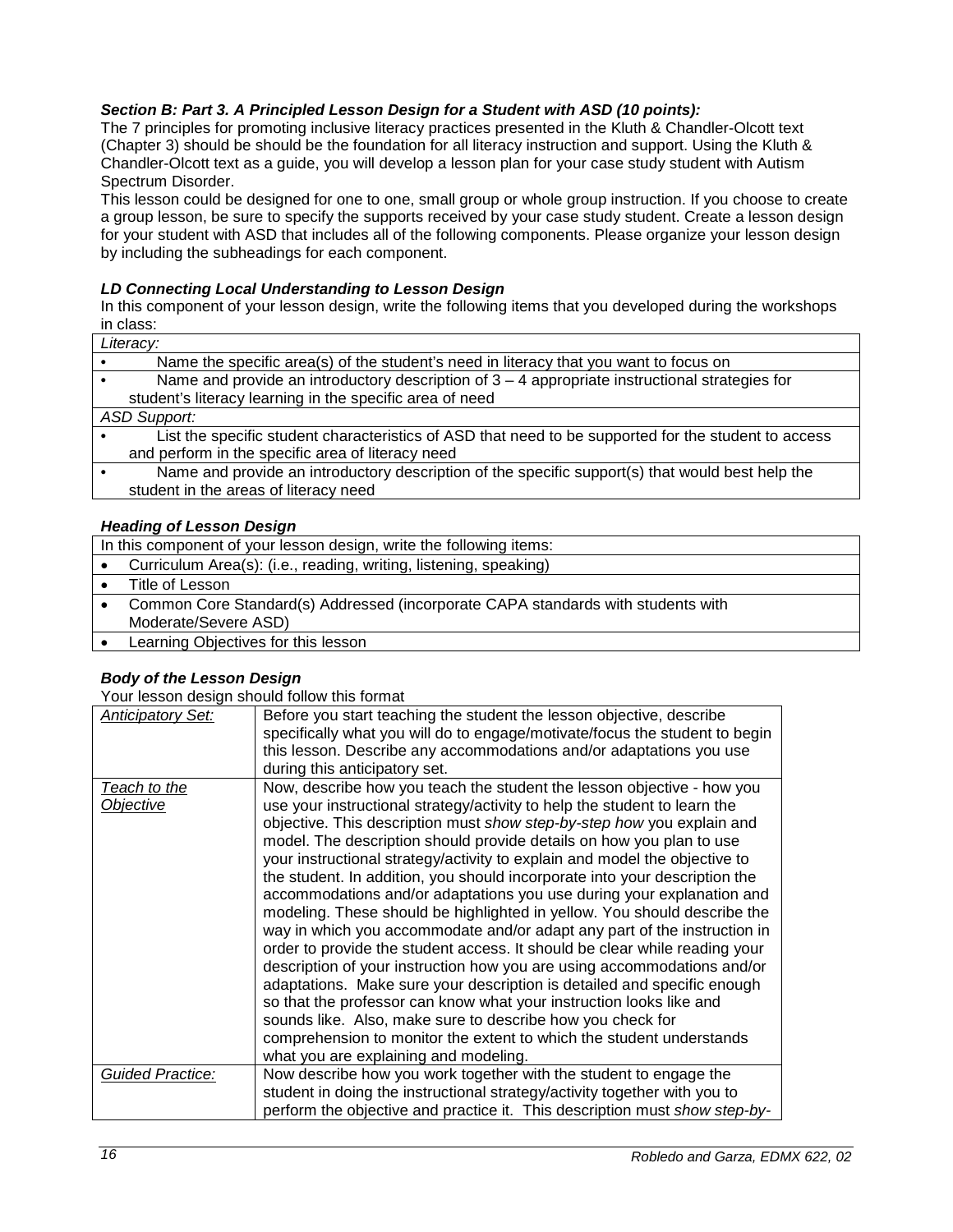|                                                       | step how you work together with the student. The description should<br>provide details on how you plan to engage the student in doing the<br>instructional strategy/activity together with you to practice the objective.<br>Make sure to describe how you are providing corrective feedback as well<br>as positive feedback so the student knows what he is doing "right." In                                                                                                                                                                                                                                                                                                                                                                                                                                                                                                                                                                                                             |
|-------------------------------------------------------|--------------------------------------------------------------------------------------------------------------------------------------------------------------------------------------------------------------------------------------------------------------------------------------------------------------------------------------------------------------------------------------------------------------------------------------------------------------------------------------------------------------------------------------------------------------------------------------------------------------------------------------------------------------------------------------------------------------------------------------------------------------------------------------------------------------------------------------------------------------------------------------------------------------------------------------------------------------------------------------------|
|                                                       | addition, you should incorporate into your description the<br>accommodations and/or adaptations you use as you and the student work<br>together. These should be highlighted in yellow. You should describe the<br>way in which you accommodate and/or adapt anything you do together in<br>order to support the student's performance of the objective. It should be<br>clear while reading your description of your instruction how you use                                                                                                                                                                                                                                                                                                                                                                                                                                                                                                                                              |
| <b>Independent</b><br>Practice and<br>Generalization: | accommodations and/or adaptations during guided practice.<br>After you finish teaching the student the objective and practicing it with<br>the student, describe an opportunity you provide the student to perform<br>the objective on his/her own (or if appropriate, with a partner who has<br>received the same instruction) to demonstrate understanding and to<br>prepare him/her for generalization of the concept taught. Make sure to<br>explain how specifically you intend to evaluate student performance to<br>determine the extent to which the student can perform the objective. In<br>addition, you should incorporate into your description of the independent<br>practice and evaluation of performance during independent practice any<br>accommodations and/or adaptations you use. These should be<br>highlighted in yellow. It should be clear while reading your description how<br>you are using accommodations and/or adaptations during independent<br>practice. |

# *Section C: Part 4. Reflection on 7 Principles For Promoting Inclusive Literacy Practices (10 points):*

Write a reflective statement on each of the 7 principles for promoting inclusive literacy practices (Kluth & Chandler-Olcott, Ch. 3) and how they are addressed in your lesson. Your reflection must demonstrate an understanding of the text and its connection to your lesson and case study student.

- Maintain high expectations.
- Provide models of literate behavior.
- Elicit students' perspectives.
- Promote diversity as a positive resource.
- Adopt "elastic" instructional approaches.
- Use flexible grouping strategies.
- Differentiate instruction.

# *Section C: Part 5. Reflective Practitioners (9 points):*

Write a reflective paragraph for *each* of the components of this signature assignment. Focus on things you learned throughout each component.

*Part 1. Description of ASD.*

*Part 2. Autism and Literacy.* 

*Part 3. Principled Lesson Design*

*Part 4. 7 Principles for Promoting Inclusive Literacy Practice*

*Instruction for Submitting this Assignment:* Although this is a group project, each team member must submit their own assignment. Sections A and B *CAN* be identical. Section C Part 4 CAN be identical. Section C Part 5 will be individual to each team member.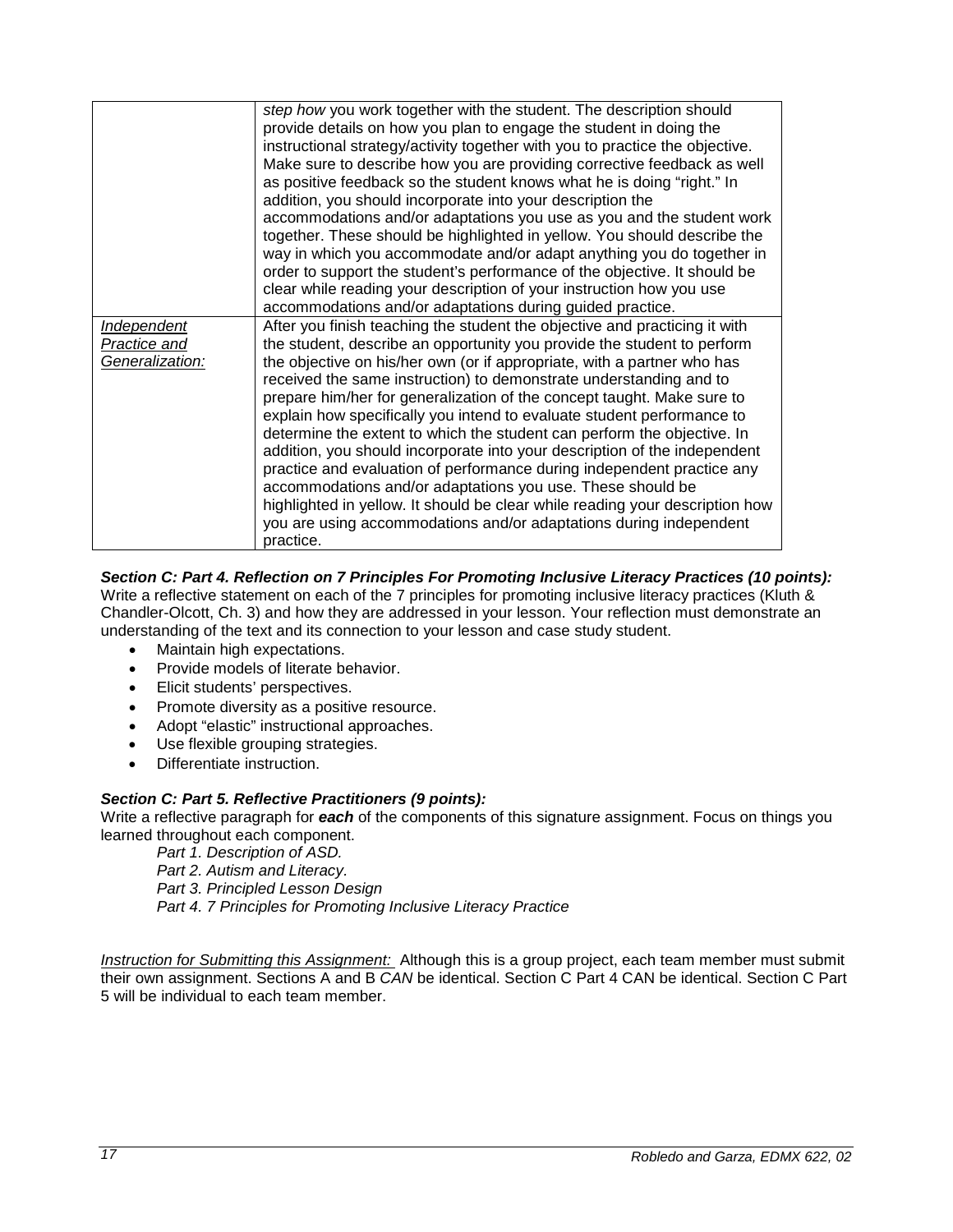# **Grading Rubric for "Local Understanding" Case Study and Principled Lesson Design: Student with Autism Spectrum Disorder**

| Components                                        | $\Omega$<br>Does Not Meet<br>Expectations                                                | Does Not Meet<br>Expectations<br>Requires significantly<br>more experience<br>understanding,<br>instruction, and                                                | $\overline{2}$<br>Demonstrates<br>understanding, but requires<br>additional coaching or<br>clarification                                                                        | 3<br><b>Meets</b><br>Expectations as<br>Stated                                                                                                                                                     | 4<br><b>Exceeds Expectations</b><br>Understands and/or<br>performs beyond stated<br>expectations                                                                                                                 |  |
|---------------------------------------------------|------------------------------------------------------------------------------------------|-----------------------------------------------------------------------------------------------------------------------------------------------------------------|---------------------------------------------------------------------------------------------------------------------------------------------------------------------------------|----------------------------------------------------------------------------------------------------------------------------------------------------------------------------------------------------|------------------------------------------------------------------------------------------------------------------------------------------------------------------------------------------------------------------|--|
| <b>PART A</b><br>"Local Understanding" Case Study |                                                                                          |                                                                                                                                                                 |                                                                                                                                                                                 |                                                                                                                                                                                                    | <b>Score</b>                                                                                                                                                                                                     |  |
| Part 1.<br>Description of<br>Student              | No assignment<br>submitted:<br>assignment<br>submitted after<br>agreed upon due<br>date. | Incomplete description<br>of student with ASD.<br>with little detail.<br>Does not address<br>strengths, challenges,<br>and/or other student<br>characteristics. | Somewhat complete<br>description of student with<br>ASD, with some missing<br>details.<br>Somewhat addresses<br>strengths, challenges, and<br>other student<br>characteristics. | Complete and<br>professional<br>description of<br>student with ASD.<br>with sufficient<br>detail.<br>Adequately<br>addresses<br>strengths,<br>challenges, and<br>other student<br>characteristics. | Thorough, detailed, and<br>professional description<br>of student with ASD,<br>with exceptional clarity<br>and detailed.<br>Clearly addresses<br>strengths, challenges,<br>and other student<br>characteristics. |  |

|                                | $\Omega$                                                                                 |                                                                                                                                                                                                                                                                                                                                                                                                | $\overline{2}$                                                                                                                                                                                                                                                                                                                                                                                                     | 3                                                                                                                                                                                                                                                                                                                                                                                      | 4                                                                                                                                                                                                                                                                                                                                                                                                                                                                                    | <b>Score</b> |
|--------------------------------|------------------------------------------------------------------------------------------|------------------------------------------------------------------------------------------------------------------------------------------------------------------------------------------------------------------------------------------------------------------------------------------------------------------------------------------------------------------------------------------------|--------------------------------------------------------------------------------------------------------------------------------------------------------------------------------------------------------------------------------------------------------------------------------------------------------------------------------------------------------------------------------------------------------------------|----------------------------------------------------------------------------------------------------------------------------------------------------------------------------------------------------------------------------------------------------------------------------------------------------------------------------------------------------------------------------------------|--------------------------------------------------------------------------------------------------------------------------------------------------------------------------------------------------------------------------------------------------------------------------------------------------------------------------------------------------------------------------------------------------------------------------------------------------------------------------------------|--------------|
| Part 2. Literacy<br>and Autism | No assignment<br>submitted:<br>assignment<br>submitted after<br>agreed upon due<br>date. | Incomplete<br>descriptions of the<br>student's present level<br>of functioning.<br>including strengths<br>and challenges, and<br>areas of need in<br>reading, writing,<br>listening, and<br>speaking.<br>Descriptions of daily<br>literacy opportunities<br>are limited, missing, or<br>inappropriate.<br>Minimal, missing, or<br>inappropriate<br>additional activities<br>and/or strategies. | Somewhat complete<br>descriptions of the<br>student's present level<br>of functioning, including<br>strengths and<br>challenges, and areas of<br>need in t reading,<br>writing, listening, and<br>speaking.<br>Descriptions of daily<br>literacy opportunities are<br>appropriate, but lack<br>detail or clarity.<br>Additional activities<br>and/or strategies are<br>appropriate, but lack<br>detail or clarify. | Adequately detailed<br>descriptions of the<br>student's present level<br>of functioning, including<br>strengths and<br>challenges, and areas<br>of need in reading,<br>writing, listening, and<br>speaking.<br>Daily literacy<br>opportunities are<br>appropriate and clearly<br>described.<br>Additional activities<br>and/or strategies are<br>appropriate and clearly<br>described. | Exceptionally well-<br>presented and detailed<br>descriptions of the<br>student's present level<br>of functioning, including<br>strengths and<br>challenges, and areas<br>of need in reading.<br>writing, listening, and<br>speaking.<br>Daily literacy<br>opportunities are<br>appropriate and<br>described with<br>exceptional clarity and<br>detail.<br>Additional activities<br>and/or strategies are<br>appropriate and<br>described with<br>exceptional clarity and<br>detail. |              |